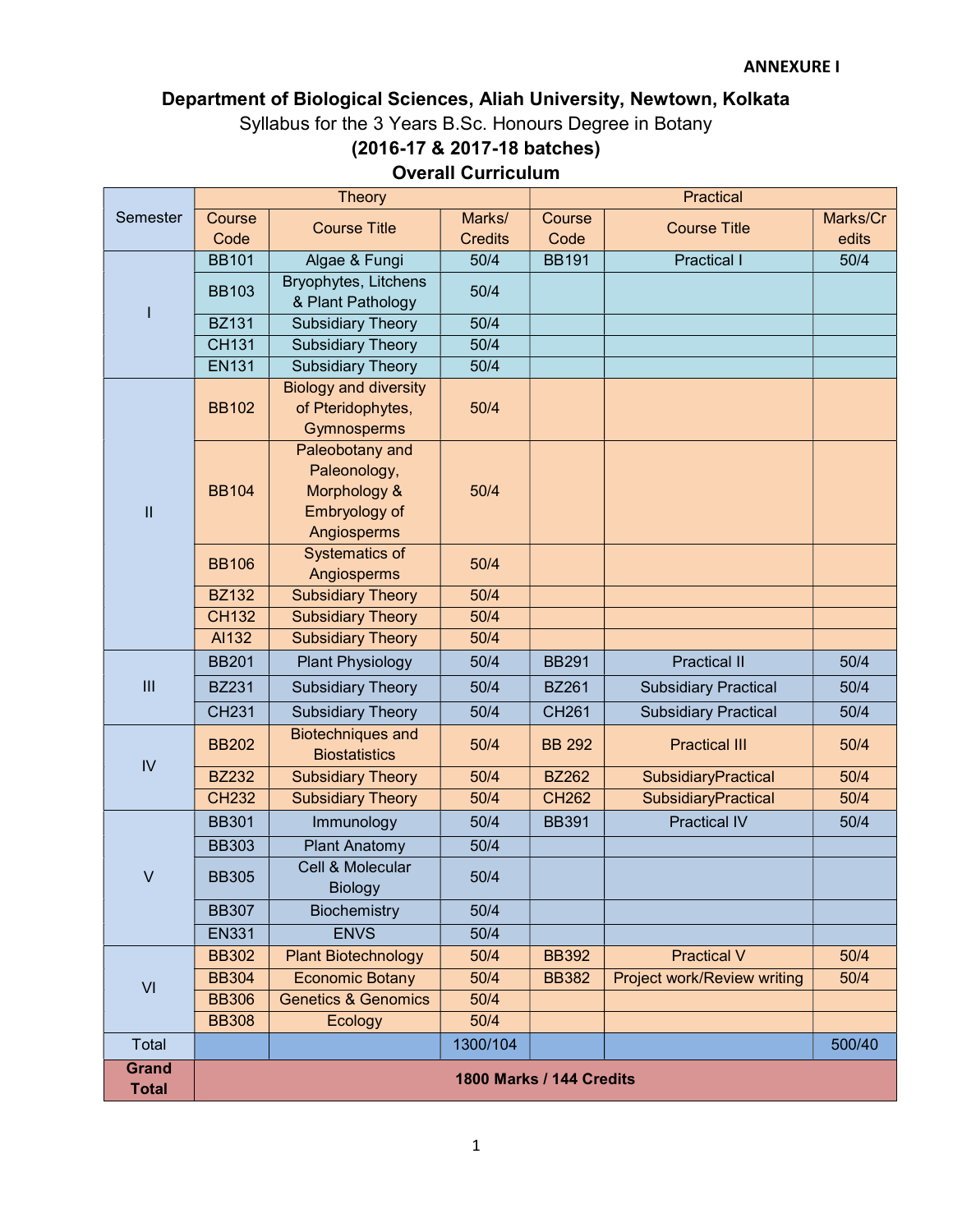# Syllabus for the 3 Years B.Sc. Honours Degree Subsidiary Botany Overall Curriculum

| SI. No.        | Course<br><b>Structure</b> | Sem           | Course<br>Code | Course Title                                                 | <b>Full Marks</b> | Credit |
|----------------|----------------------------|---------------|----------------|--------------------------------------------------------------|-------------------|--------|
| 1              | Botany<br>(Sub)            |               | <b>BB 131</b>  | <b>Plant Diversity</b>                                       | 50                | 4      |
| $\overline{2}$ | Botany<br>(Sub)            | $\mathbf{II}$ | <b>BB 132</b>  | Plant Anatomy and Embryology                                 | 50                | 4      |
| 3              | Botany<br>(Sub)            | III           | <b>BB 231</b>  | Plant Ecology and Taxonomy                                   | 50                | 4      |
| 4              | Botany<br>(Sub)            | Ш             | <b>BB 261</b>  | Practical Plant Ecology and Taxonomy                         | 50                | 4      |
| 5              | Botany<br>(Sub)            | IV            | BB 232         | <b>Economic Botany and Plant Tissue</b><br>Culture           | 50                | 4      |
| 6              | Botany<br>(Sub)            | IV            | <b>BB 262</b>  | Practical Economic Botany and Plant<br><b>Tissue Culture</b> | 50                | 4      |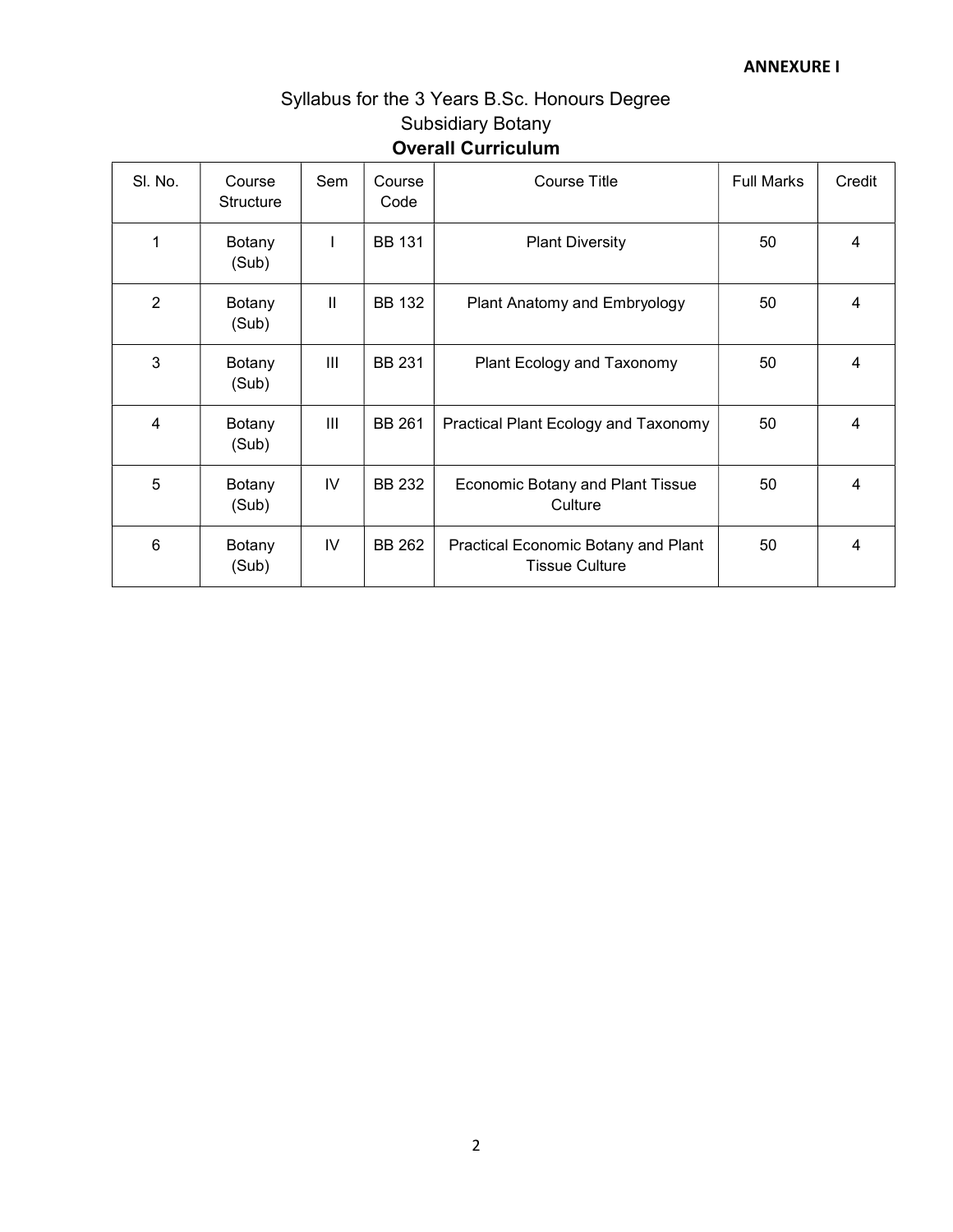# Semester I BB101 Algae & Fungi Total Marks 50, Credits 4

# Unit 1: Algae Hour: 6h

General characteristics; Ecology and distribution; range of thallus organization; Cell structure and components; cell wall, pigment system, reserve food (of only groups represented in the syllabus), flagella; and methods of reproduction, classification; criteria, system of Fritsch, and evolutionary classification of Lee (only upto groups); significant contributions of important phycologists (F.E. Fritsch, G.M. Smith, R.N. Singh, T.V. Desikachary, H.D. Kumar, M.O.P. Iyengar).

# Unit 2: Cyanophyta **Hour: 3h**

# Ecology and occurrence, range of thallus organization, cell structure, heterocyst, reproduction.economic importance; role in biotechnology. Morphology and life-cycle of Nostoc.

# Unit 3: Chlorophyta **Hour: 8h**

General characteristics, occurrence, range of thallus organization, cell structure and reproduction. Morphology and life-cycles of Chlamydomonas, Volvox, Oedogonium, Coleochaete. Evolutionary significance of Prochloron.

# Unit 4: Charophyta **Hour: 3h** Hour: 3h

# General characteristics; occurrence, morphology, cell structure and life-cycle of Chara; evolutionary significance.

# Unit 5: Xanthophyta **Hour: 3h**

General characteristics; range of thallus organization;Occurrence, morphology and life-cycle of Vaucheria.

# Unit 6: Phaeophyta **Hour: 4h**

# Characteristics, occurrence, range of thallus organization, cell structure and reproduction. Morphology and lifecycles of Ectocarpus and Fucus.

# Unit 7: Rhodophyta **Hour: 3h**

# General characteristics, occurrence, range of thallus organization, cell structure and reproduction. Morphology and life-cycle of Polysiphonia.

# Unit 8: Applied Phycology and mycology Hour: 3h

# Role of algae and fungi in the environment, medicine, agriculture, biotechnology and industry.

# Unit 9: Introduction to true fungi **Hour: 4h** Hour: 4h

# Definition, General characteristics; Affinities with plants and animals; Thallus organization; Cellwall composition; Nutrition; Classification.

# Unit 10: Chytridiomycota **Hour: 3h** Hour: 3h

General account

# Unit 11: Zygomycota **Hour: 3h**

General characteristics; Ecology; Thallus organisation; Life cycle with reference to Rhizopus.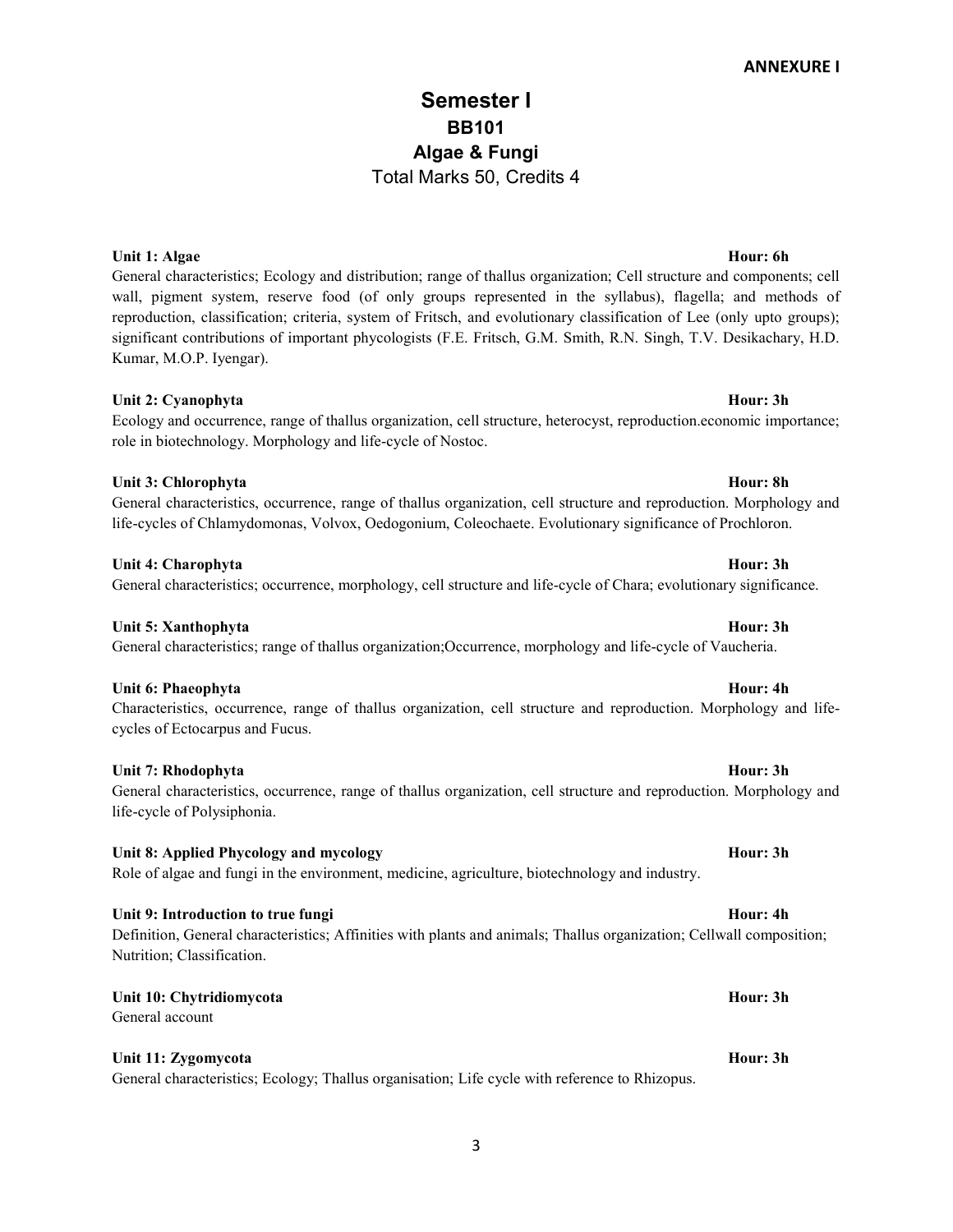### 4

# Unit 12: Ascomycota **Hour: 7h**

# General characteristics (asexual and sexual fruiting bodies); Ecology; Life cycle, Heterokaryosis and parasexuality; life cycle and classification with reference to Saccharomyces, Aspergillus,Penicillium, Alternaria and Neurospora, Peziza.

# Unit 13: Basidiomycota **Hour: 4h** Hour: 4h

# General characteristics; Ecology; Life cycle and Classification with reference to black stem rust on wheat Puccinia (Physiological Specialization), loose and covered smut (symptoms only), Agaricus; Bioluminescence, Fairy Rings and Mushroom Cultivation.

# Unit 14: Allied Fungi **Hour: 3h**

General characterises; Status of Slime molds, Classification; Occurrence; Types of plasmodia; Types of fruiting bodies.

### Unit 15: Oomycota Hour: 3h

General characteristic; Ecology; Life cycle and classification with reference to Phytophthora, Albugo

# BB103 Bryophytes, Lichens, Plant Pathology

Total Marks 50, Credits 4

# Unit 1: Bryophytes hour: 24h

General characteristics; Adaptations to land habit; Classification; Range of thallus organization. Classification (up to family).Riccia, Marchantia, Pellia, Porella, Anthoceros, Sphagnum and Funaria; Reproduction and evolutionary trends in Riccia, Marchantia , Anthoceros and Funaria (developmental stages not included).Ecological and economic importance of bryophytes with special reference toSphagnum.

# Unit 2: Lichens hour: 16h

Lichen – Occurrence; General characteristics; Growth forms and range of thallus organization; Nature of associations of algal and fungal partners; Reproduction.Mycorrhiza-Ectomycorrhiza, Endomycorrhiza and their significance.

# Unit 3: Plant Pathology hour: 20h

Terms and concepts; General symptoms; Geographical distribution of diseases; etiology; symptomology; Host-Pathogen relationships;disease cycle and environmental relation; prevention and control of plant diseases, and role of quarantine. Bacterial diseases – Citrus canker and angular leaf spot disease of Cotton.Viral diseases – Tobacco Mosaic viruses, vein clearing. Fungal diseases – Early blight of potato, Black stem rust of wheat, white rust of crucifers.

ANNEXURE I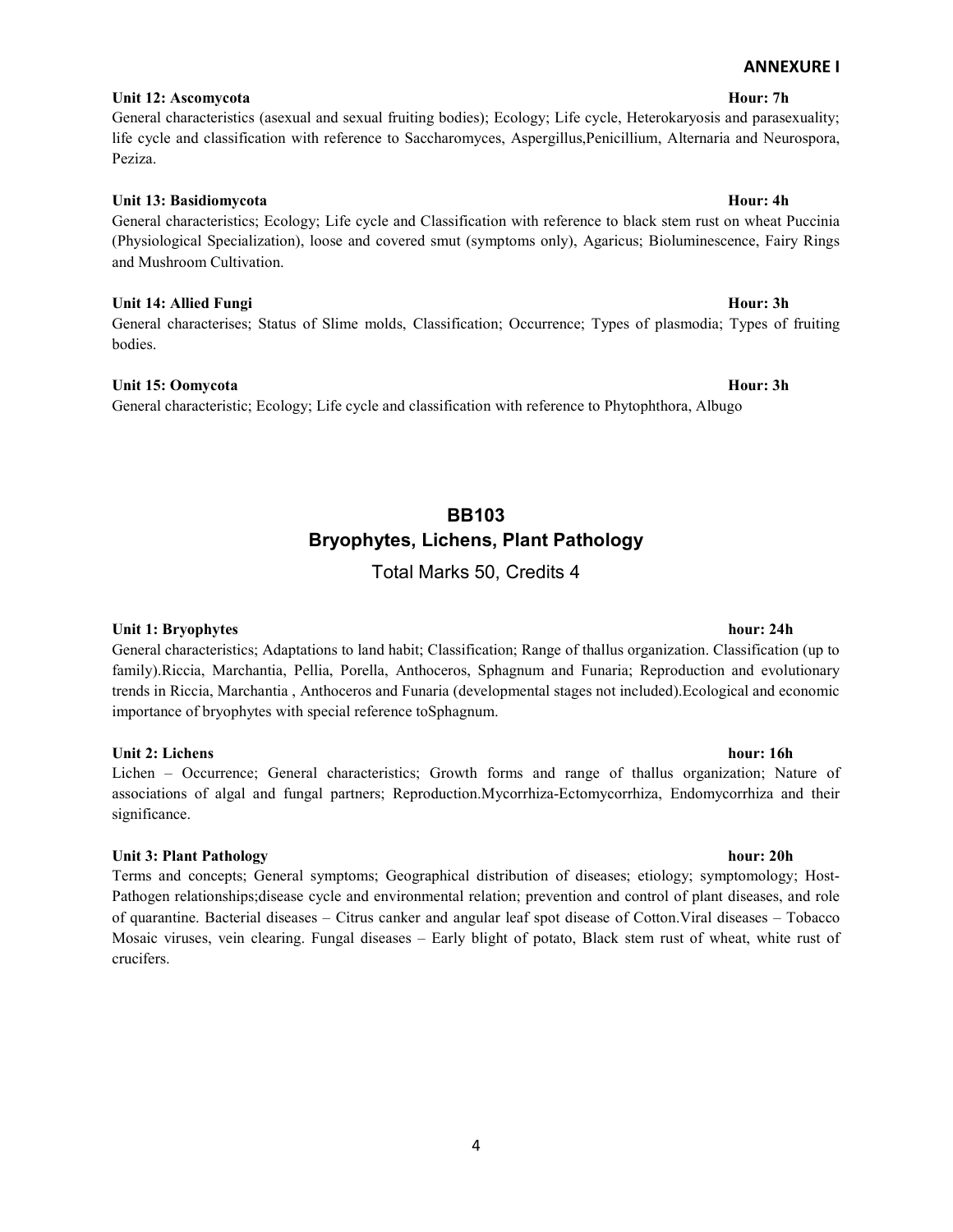# BB 191 PRACTICAL – I

# Unit I

- 1. Good laboratory practices
- 2. Preparation of solutions based on molarity, normality, percentage, dilutions
- 3. Preparation of buffers
- 4. Study the working of a light microscope

# Unit II

- 1. Morphological studies of lichen-Crustose, fruitcose & foliose, Ascobolus, Agaricus, Cyathus, Lycoperdon, Polyporus
- 2. Study of pathological specimens of- late blight of potato, loose smut of heat, brown spot of rice, red rotof sugarcane, citrus canker
- 3. Study of vegetative and reproductive structures of the following(At least five)
	- a. Nostoc
	- b. Chlamydomonas
	- c. Volvox
	- d. Oedogonium
	- e. Coleochaete
	- f. Chara
	- g. Vaucheria
	- h. Ectocarpus
	- i. Fucus
	- j. Polysiphonia
	- k. Procholoron

-through electron micrographs, temporary preparations and permanent slides.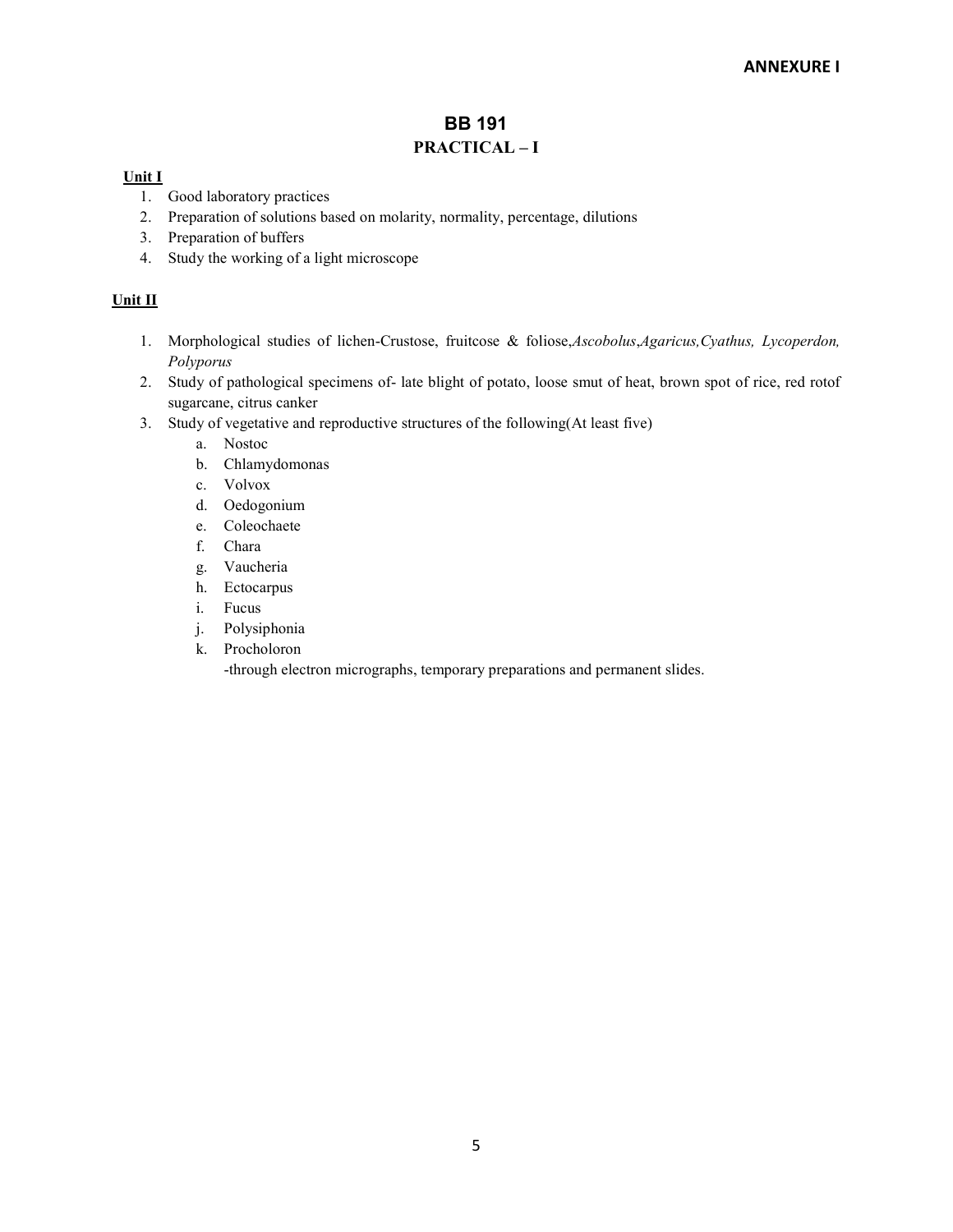# Semester II

# BB 102 Biology and Diversity of Pteridophytes, Gymnosperms Total Marks 50, Credits 4

# Unit 1: Pteridophytes **Hour: 6h** Hour: 6h Hour: 6h Hour: 6h Hour: 6h Hour: 6h Hour: 6h Hour: 6h Hour: 6h Hour: 6h

General characteristics and classification of pteridophytes: general features of sporophyte and gametophyte, habitat diversity; Stewart & Rothwell 1994 classification with examples. Structures and life history: basic concepts of life cycle patterns of homosporous heterosporous pteridophytes.

# Unit 2: Reproduction in pteridophytes **Hour: 14h** Hour: 14h

Vegetative and reproductive morphology of sporophyte, structure and development of gametophyte and embryology of the following: Psilotum, Lycopodium, Selaginella, Equisetum, Ophioglossum, Marsilea.

### Unit 3:Fossil gymnosperms Hour: 6h

General account of fossil taxa: Rhyniopsida-general characters, distribution (geological & geographical) and life cycle of Rhynia. Zosterophyllopsida- general characters, structural and anatomical features of Lepidodendron and Calamites, and cause of their extinction.

### Unit 4:Origin & evolution of algae-<br>
Hour: 4h

Algal origin of pteridophytes, significance of telome concepts in the psilopsida, lycopsida, sphenopsida, and pteropsida. Economic importances of pteridophytes as food, medicine, and agriculture.

# Unit 5: Progymnosperms- **Hour: 6h** Hour: 6h

diagnostic features of the group, vegetative and reproductive features of Archaeopteris. Phylogenetic importance of the group in the origin of gymnospermous stele. Brief character diversity in gymnosperm, habitat, classification of gymnosperm (Stewart & Rothwell 1993) with characters and examples.

### Unit 6:Gymnosperms- Hour: 12h

Study of life history: vegetative and reproductive morphology of sporophytes, wood anatomy, development of gametophyte, embryogeny and life history of- Cycas, Pinus, Gnetum, Ginkgo. Indian distribution of each taxa.

# Unit 7:Fossil gymnosperms- Hour: 10h

Pteridospermales, general characters of the order and structural features. Geological distribution of Lyginopteris oldhamia. Cordaitales: general characters of the order and its role in the origin of seed-cone complex. Bennettitales: general characters of the order, structural features, geological and geographical distribution of Williamsoniasewadiana.

Unit 8: Economic importances of of gymnosperms Hour: 2h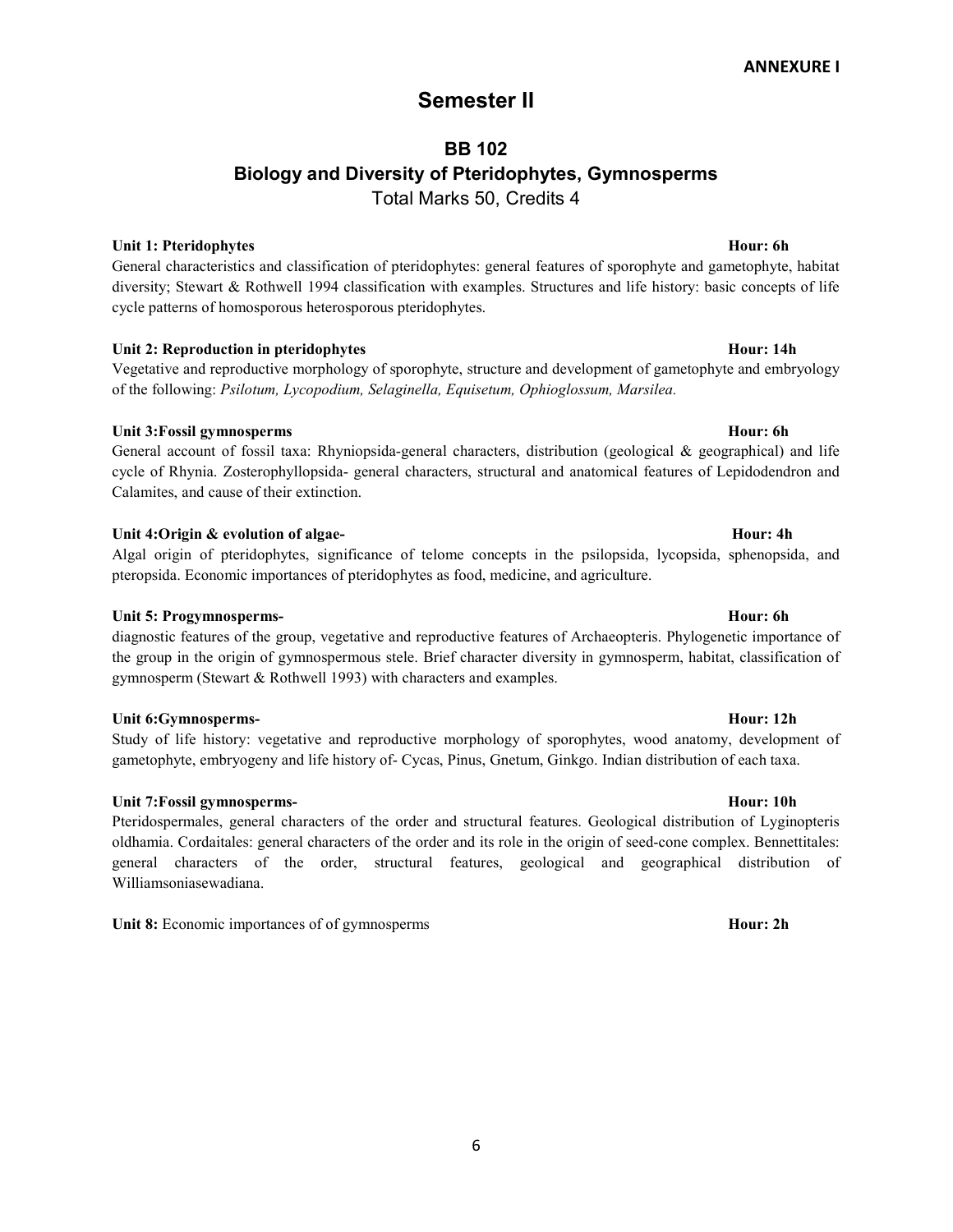# BB 104

# Paleobotany and Paleonology, Morphology & Embryology of Angiosperms

Total Marks 50, Credits 4

# Unit 1:Plant fossil and the set of the set of the set of the set of the set of the Hour: 12h Hour: 12h

Types of fossils, modes of preservation (after J. M. Schopf, 1975), conditions favouring fossilization. Importance of fossils; geological time scale withdominant plant groups through geological ages; method of radiometric dating with special reference to C14 dating. Unit 2: Indian Gondwana System-<br>
Hour: 4h

A brief account of three-fold classification and major megafossil assemblages.

# Unit 3:Palynology **Hour: 8h**

Definition, characteristics, polarity, symmetry, shape of spore & pollen. NPC classification and sporedom stratification. Application of palynology with reference to aeropalynology, forensic palynology, melissopalynology, hydrocarbon exploration.

# Unit 4: Angiosperm inflorescence Hour: 12h

Types of angiosperm inflorescence with examples, Flower, types, parts-calyx (modification). Corolla (forms, aestivation), Stamens (Cohesion and Adhesion), Carpel (Apocarpous and Syncarpous), Placentation types, Ovule structure & types. Pollination: definition & types. Merits & demerits of self & cross-pollination.

# Unit 5:Fruits & seeds Hour: 6h

Types of fruits & seeds. Dispersal of seeds and fruits. Apomixis: a brief idea of apospory and apogamy.

# Unit 6: Fertilization and embryogeny of angiosperms Theorem Assembly Hour: 18h

Pre-fertilization events, microsporogenesis & microgametogenesis; megasporogenesis & megagametogenesis (monosporic, bisporic & tetrasporic); fertilization process; post-fertilization events-embryogenesis in capsella; development & types of endospore, and their functions

# BB 106 Systematics of Angiosperms Total Marks 50, Credits 4

# Unit 1: Systematics of Angiosperms Hour: 8h

Introduction, Components of Systematic: Nomenclature, Identification, Classification, Taxonomy and its phases - Pioneer, Consolidation, Biosystematic and Encyclopaedic; alpha- and omega- taxonomy.

# Unit 2: Nomenclature Hour: 6h

Type method, Publication, Rank of taxa, Rules of priority, Retention and rejection of names, Author Citation, Effective and valid publication, Elementary knowledge of ICN- Principles.

# Unit 3: Systems of classification Hour: 10h

Broad outline of Bentham & Hooker (1862-1883), Cronquist (1988), Takhatajan (1991) - system of classification with merits and demerits, Systematics in Practice: Herbaria and Botanical Gardens – their role in teaching and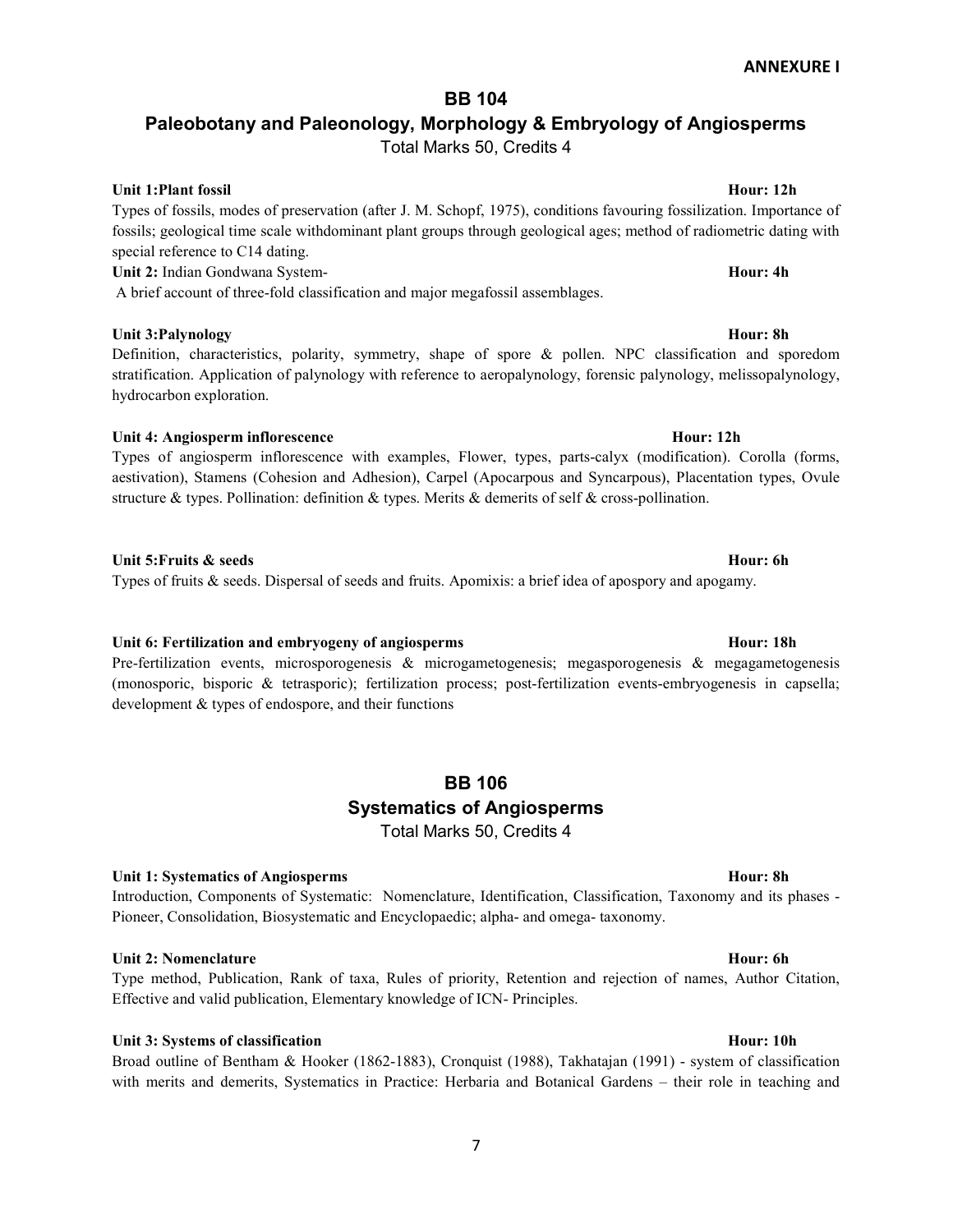research; important Herbaria and Botanical Gardens of India and world (3 each); Dichotomous keys – indented and bracketed.

### Unit 4: Phenetics and Cladistics Hour: 8h

Brief idea on Phenetics, Numerical taxonomy- methods and significance; Cladistics- construction of dendrogram and primary analysis; Monophyletic, polyphyletic and paraphyletic groups; Plesiomorphy and apomorphy.

# Unit 5: Data sources in Taxonomy **Hour: 8h** Hour: 8h

Supportive evidences from, Phytochemistry, Cytology, Palynology and Molecular biology data (Protein and Nucleic acid homology).

# Unit 6: Theories of origin of Angiosperms **Hour:** 20h

Diagnostic features, Systematic position (Bentham & Hooker and Cronquist), Economically important plants (parts used and uses) of the following families: Monocotyledons: Alismataceae, Gramineae (Poaceae), Palmae, Orchidaceae. Dicotyledons :Magnoliaceae, Leguminosae (subfamilies), Malvaceae, Euphorbiaceae, Malvaceae, Umbelliferae (Apiaceae), Labiatae (Lamiaceae), Solanaceae, Scrophulariaceae, Acanthaceae, Rubiaceae, Cucurbitaceae, Compositae (Asteraceae)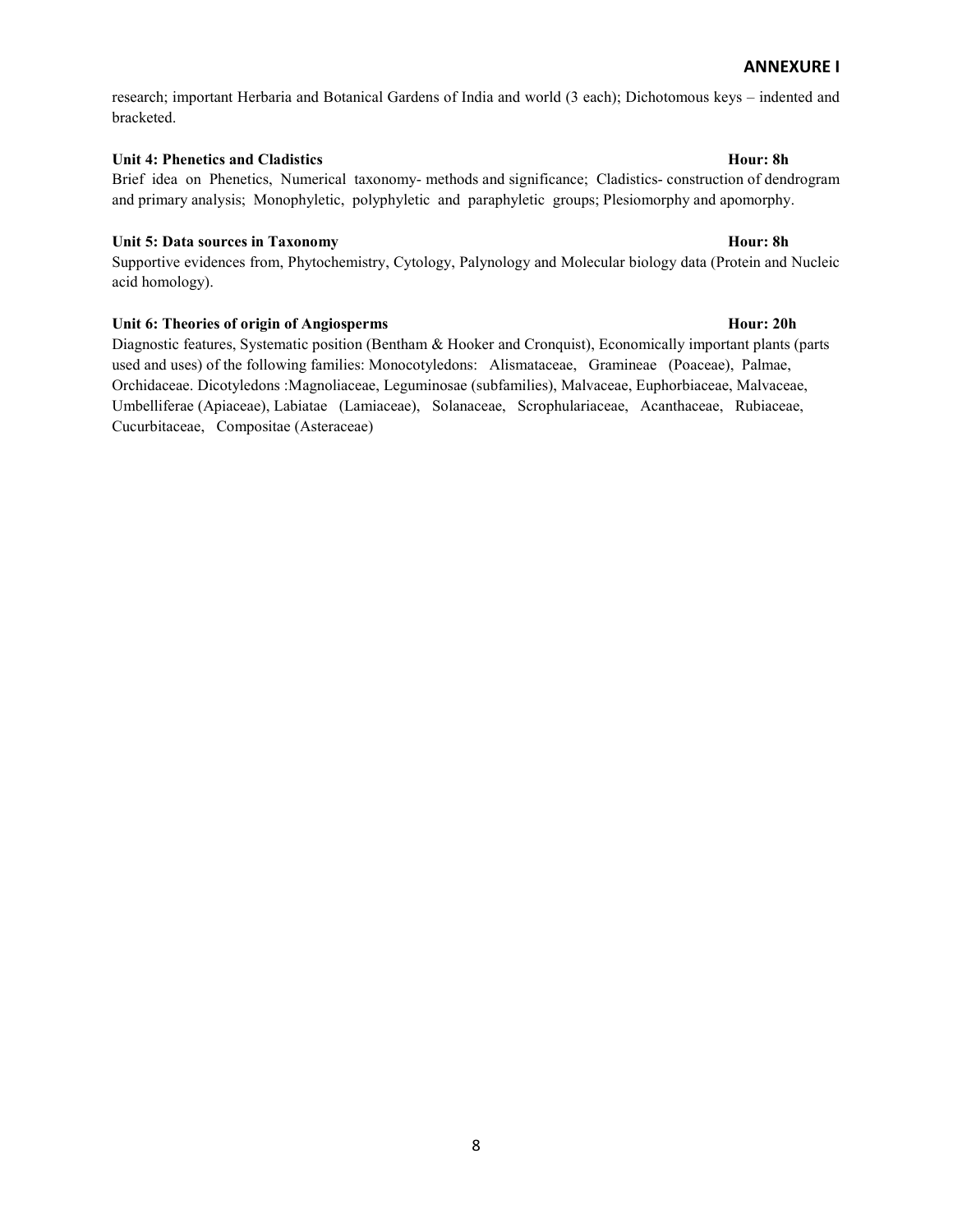# Semester III

# BB 201 Plant Physiology Total Marks 50, Credits 4

# Unit 1: Plant Physiology **Hour: 6h** Hour: 6h

Plant-water relations: Concept of water potential, components of water potential in plant system, Soil-plant-Atmosphere continuum concept, Cavitation in xylem and embolism, Stomatal physiology-mechanism of opening and closing, Role of carbon di-oxide, potassium ion, abscisic acid and blue light in stomatal movement, Antitranspirants.

# Unit 2: Organic Translocation **Hour: 2h** Hour: 2h

Phloem sap, P-protein, Phloem loading and unloading, Mass-flow (pressure flow) hypothesis and its critical evaluation.

### Unit 3: Photosynthesis Hour: 8h

Chemical structure of chlorophyll a and b, absorption and action spectra, biological significance of carotenoid pigments, Red drop and Emerson effect, Components of photosystems (light harvesting complex), Photochemical reaction centres, Cyclic and noncyclic electron transport, Water splitting mechanism, Calvin cycle – Biochemical reactions & stoichiometry, HSK Pathway– three variants of the pathway, Photosynthetic efficiency of C3 and C4 plants and crop productivity, Photorespiration – mechanism and significance, Crassulacean Acid metabolism– mechanism and ecological significance.

### Unit 4: Respiration Hour: 10h

EMP pathway, regulation and its anabolic role, Conversion of Pyruvic acid to Acetyl CoA, TCA-cycle and its amphibolicrole, Oxidative pentose phosphate pathway and its significance, ß-oxidation of fatty acids and significance, Mitochondrial electron transport system, uncouplers, Oxidation of cytosolic NADH+H+ Stoichiometry of glucose oxidation (aerobic).

### Unit 5: Nitrogen Metabolism **Hour: 8h** Hour: 8h

Assimilation of nitrate by plants, Biochemistry of dinitrogen fixation in nitrogen fixing bacteria, General principle of amino acid biosynthesis (including GS and GOGAT enzyme system).

# Unit 6: Plant Growth Regulators **Hour: 6h** Bour: 6h

Physiological roles of Auxin, Gibberellin, Cytokinin, Abscisic acid, Ethylene, Chemical nature –IAA, GA3, Kinetin, Biosynthesis and bioassay of IAA, Mode of action of IAA, Brassinosteroids and Polyamines as PGRs

# Unit 7: Photomorphogenesis **Hour: 8h** Hour: 8h

Concept of photomorphogenesis, Photoperiodism and plant types, Perception of photoperiodic stimulus, Critical day length, concept of light monitoring, Phytochrome – chemical nature, interconversion, function in flowering, Role of GA in flowering, Vernalisation – role of low temperature in flowering, Concept of biological clock and biorhythm .

### Unit 8: Seed dormancy **Hour: 6h** Hour: 6h Hour: 6h Hour: 6h Hour: 6h Hour: 6h Hour: 6h Hour: 6h Hour: 6h Hour: 6h

Types, Causes and Methods of breaking seed dormancy, Biochemistry of seed germination.

# Unit 9: Physiology of Senescence and Ageing Hour: 6h

Physiology and molecular biology of stress: Plant responses to: Water stress, Temperature stress, Salt stres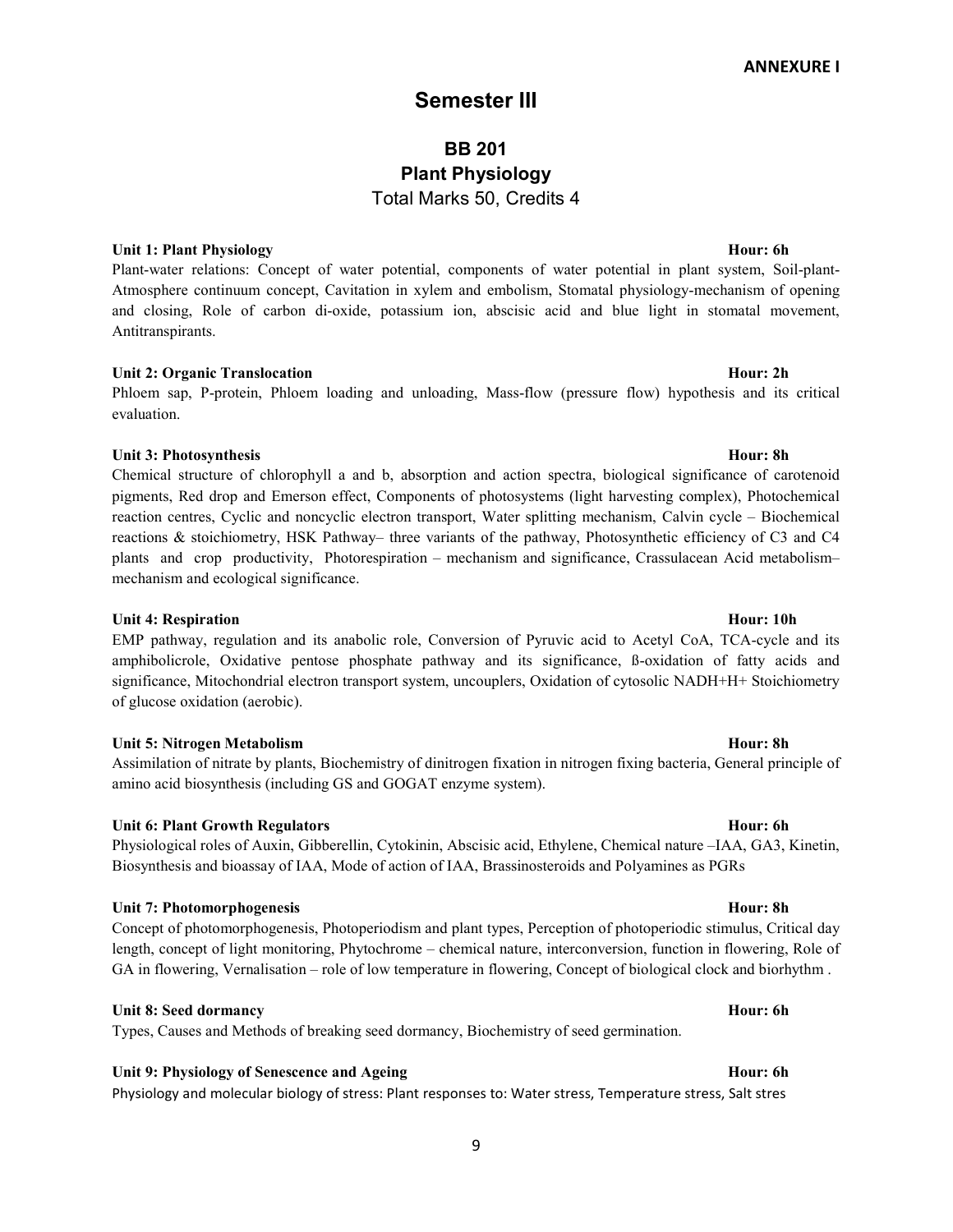# BB 291 PRACTICAL- II

# Total Marks 50, Credits 4

- 1. Morphological study of the sporophytic plant body: Lycopodium, Ophioglossum, Marsilea and Pteris
- 2. Workout of reproductive structures: Selaginella, Equisetum, Pteris
- 3. Study of permanent slides: Psilotum (T.S. of synangium), Lycopodium (L.S. of strobilus), Ophioglossum (L.S. of spike), Marsilea (L.S. of sporocarp)
- 4. Study of types of inflorescence, flower and fruit with labeled sketches
- 5. Work out, description, preparation of floral formula and floral diagram: Malvaceae, Fabaceae, Solanaceae, Acanthaceae, Labiatae, Rubiaceae
- 6. Spot identification (binomial, family) of plants from families included in the theoretical syllabus
- 7. Morphological study of gymnosperms: Cycas (microsporophyll and megasporophyll), Pinus (male & female cone), Gnetum (L.S. of male cone and ovule)
- 8. At least four excursions including one long excursion to a specialized phytogeographical zone of India.
- 9. Study of community structure by quadrat method and determination of (i) minimal size of quadrat (ii) frequency, density, and abundance of components (to be done during excursion)
- 10. Herbarium specimen: preparation of 25 angiospermic specimens (identified with author citation, voucher number and arranged following Bentham & Hooker's system of classification) to be submitted in the University examination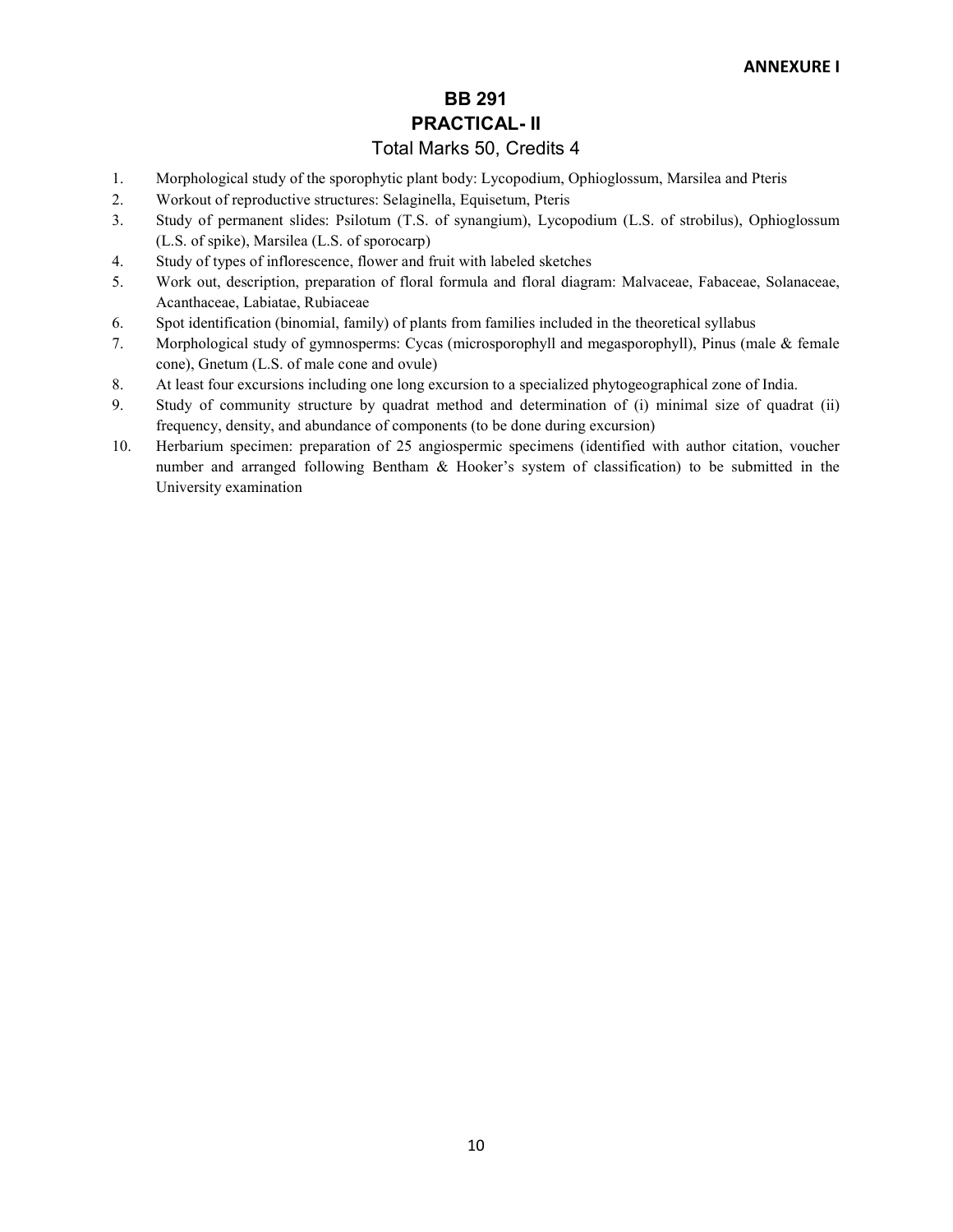# Semester IV

# BB 202

# Biotechniques and Biostatistics

Total Marks 50, Credits 4

# Unit 1. Bioenergetics **Hours: 4**

First and Second Laws of Thermodynamics; Definition of Gibb's Free Energy, Enthalpy, and Entropy; Mathematical Relationships Among Them; Standard Free Energy Change and Equilibrium Constant; Coupled Reactions And Additive Nature of Standard Free Energy Change; Energy Rich Compounds: Phosphoenolpyruvate, 1,3- Bisphosphoglycerate, Thioesters, ATP.

# Unit 2. Microscopy: Principles and applications. The matrix of the set of the Hours: 8

Principles and applications of - Light microscopy: brightfield and darkfield, Phase contrast microscopy, Fluorescence Microscopy, Confocal Microscopy, Electron Microscopy (Scanning and Transmission Electron Microscopy); Micrometry.

# Unit 3. Electromagnetic radiation and Spectrophotometry. The extra set of the Hours: 8

Basic principles of electromagnetic radiation: Energy, wavelength, wave numbers and frequency, review of electronic structure of molecules.

UV-visible spectrophotometry: Beer Lambert law, light absorption and its transmittance, factors affecting absorption properties of a chromophore, Principle and use of study of absorption spectra of biomolecules; structural analyses of DNA/ protein using absorption of UV light. Colorimetry and turbidometry

Fluorescence spectroscopy: Theory of fluorescence, static and dynamic quenching, resonance energy transfer, fluorescent probes in the study of protein and nucleic acids.

Mass spectrometry (MALDI-TOF): Physical basis and uses of MS in the analysis of proteins/ nucleic acids.

# Unit 4. Radiation Biology. The contract of the contract of the contract of the contract of the contract of the contract of the contract of the contract of the contract of the contract of the contract of the contract of the

Concept of radioisotopes, types of radioactive decay (gamma and beta emitter), half-life, detection and measurement of radioactivity: methods based upon ionization (GM counter), methods based upon excitation (scintillation counter). Autoradiography, radioisotopes in diagnosis and radiotherapy. Effect of radiations (ionizing and nonionizing) on living systems, precautions and safety measures in handling radioisotopes.

# Unit 5. Chromatography. **Hours: 10**

Principles and applications of paper chromatography (including Descending and 2-D), Thin layer chromatography, Column chromatography: packing and fraction collection. Gel filtration chromatography, ionexchange chromatography and affinity chromatography; GLC, HPLC.

# Unit 6. Electrophoresis. Hours: 6

Principle and applications of native polyacrylamide gel electrophoresis, SDS- polyacrylamide gel electrophoresis, Isoelectric focusing, 2D gel electrophoresis; Zymogram preparation; Principle and applications of Agarose gel electrophoresis.

# Unit 6. Hydrodynamic methods & Centrifugation **Hours:** 10 Hours: 10

Viscosity: Methods of measurement of viscosity, specific and intrinsic viscosity, relationship between viscosity and molecular weight, measurement of viscoelasticity of DNA.

Sedimentation: Principle of centrifugation; Svedberg equation, RCF and sedimentation coefficient; relationship between RPM and RCF; Fixed angle and swinging bucket rotors; differential and density gradient centrifugation, preparative and analytical ultracentrifugation techniques, fractionation of cellular components using centrifugation with examples.

Flow Cytometry: Basic principle of flow cytometry and cell sorting, detection strategies in flow cytometry.

# Unit 8. Biostatistics. Hours: 8

Data in Biology: samples and populations, techniques of sampling (random and stratified), sampling and nonsampling errors, variables in biology, accuracy, precision, univariate and bivariate frequency distributions and their graphical representations.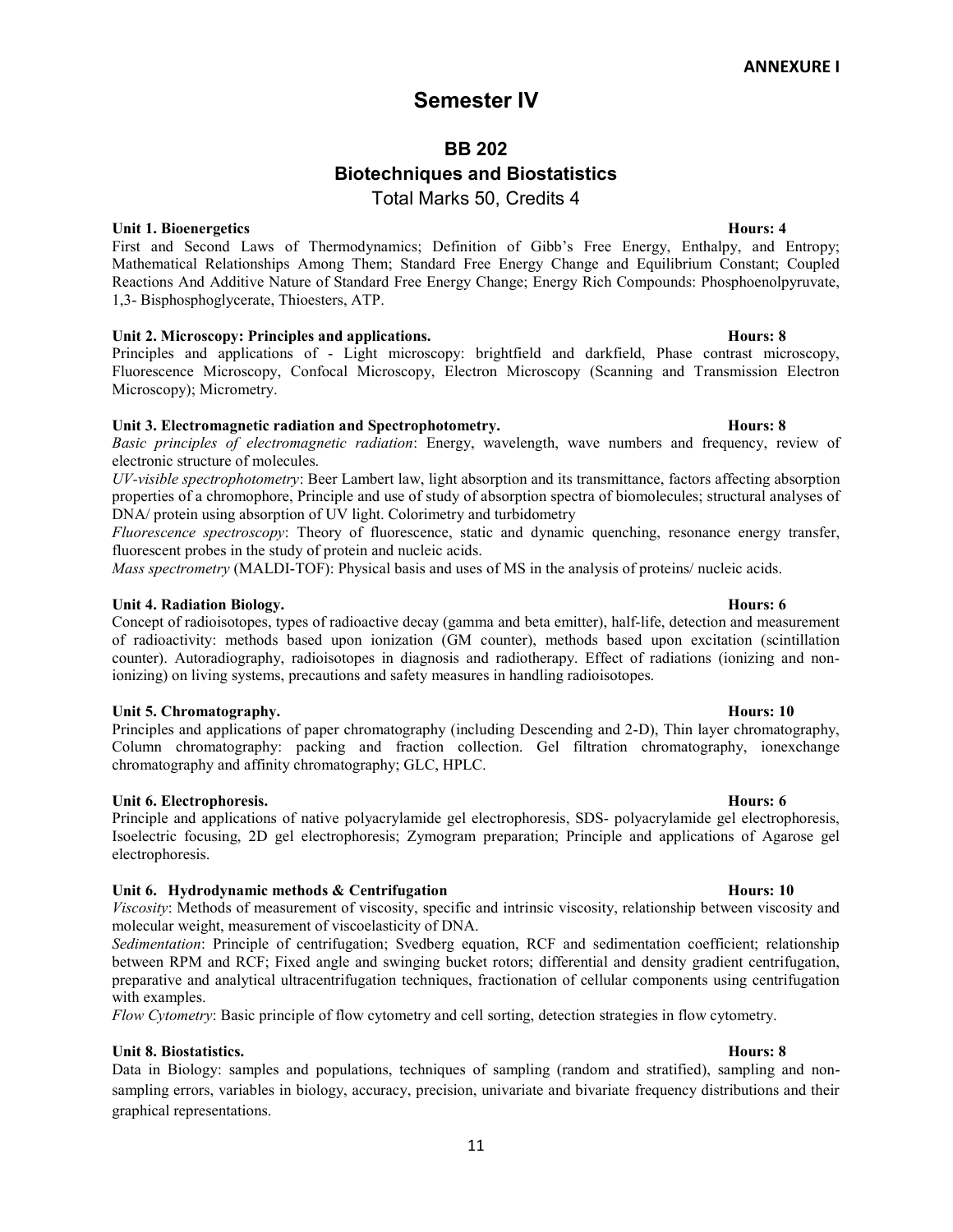Measures of Central Tendency: Arithmetic, geometric and harmonic means, mode, median and partition values. Measures of Dispersion: Range, standard deviation, coefficient of variance and covariance. Skewness and Kurtosis. Probability: Basic concepts, addition and multiplication rules of probability, conditional probability, Binomial distribution, Poisson distribution, normal distribution and exponential distribution along with their properties and relationships. Test of Hypothesis: Chi square, t Test

# BB 292 Practical III

# Total Marks 50, Credits 4

### Unit I

- 1. Paper and thin layer chromatography: separation of plant pigments
- 2. Demonstration of Agarose and SDS Page electrophoresis
- 3. Effect of different solvents on UV absorption spectra of proteins.
- 4. Study of structural changes of proteins at different temperature using UV spectrophotometry.
- 5. Determination of melting temperature of DNA.
- 6. Study the effect of temperature on the viscosity of a macromolecule (Protein/DNA).
- 7. Use of viscometry in the study of ligand binding to DNA/protein.

### Unit II

- 1. Determination of osmotic potential of plant cell sap by plasmolytic method
- 2. Determination of water potential of given tissue (potato tuber) by weight method
- 3. Study of the effect of wind velocity and light on the rate of transpiration in excised twig/leaf
- 4. Calculation of stomatal index and stomatal frequency from the two surfaces of leaves of a mesophyte and xerophytes
- 5. To calculate the area of an open stoma and percentage of leaf area open through stomata in a mesophyte and xerophyte (both surfaces)
- 6. To study the phenomenon of seed germination (effect of light)
- 7. To study the effect of different concentrations of IAA on Avena coleoptile elongation (IAA Bioassay)
- 8. To study the induction of amylase activity in germinating barley grains.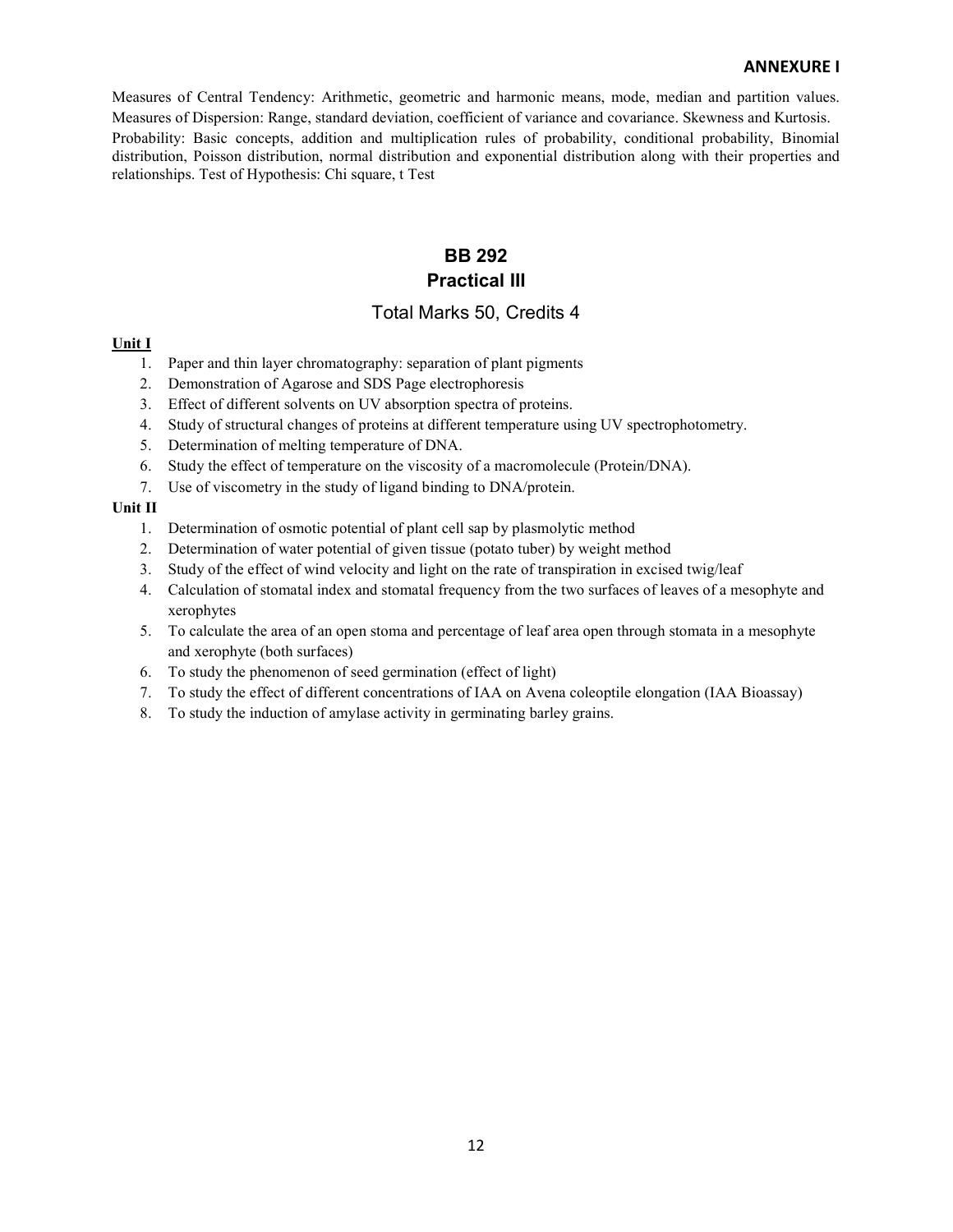# Semester V

# BB 301 Immunology Total Marks 50, Credits 4

# Unit 1 Introduction **Hours: 2h** Hours: 2h

Concept of Innate and Adaptive immunity; Contributions of eminent scientists in immunology - Edward Jenner, Karl Landsteiner, Robert Koch, Paul Ehrlich, Elie Metchnikoff, Peter Medawar, MacFarlane Burnet, Neils K Jerne, Rodney Porter and Susumu Tonegawa.

# Unit 2 Immune Cells and Organs **Hours: 6h** Bours: 6h Bours: 6h Bours: 6h Bours: 6h Bours: 6h Bours: 6h Bours: 6h

Immune Cells –T cell, B cell, NK cell, Macrophage, Neutrophil, Eosinophil, Basophil, Mast cell, Dendritic cell; and Immune Organs – Bone Marrow, Thymus, Lymph Node, Spleen, GALT, MALT, CALT.

# Unit 3 Antigens Hours:6h

# Characteristics of an antigen (Foreignness, Molecular size and Heterogeneity); Haptens; Epitopes (T & B cell epitopes); T-dependent and T-independent antigens; Adjuvants.

# Unit 4 Antibodies **Hours:6h**

Structure, Types, Functions and Properties of antibodies; Antigenic determinants on antibodies (Isotypic, allotypic, idiotypic); Monoclonal and hybridoma technology

# Unit 5 Major Histocompatibility Complex **Hours: 6h** Hours: 6h

Organization of MHC locus (Mice & Human); Structure and Functions of MHC I & II molecules; Antigen processing and presentation (Cytosolic and Endocytic pathways)

# Unit 6 Complement System **Hours: 6h** Hours: 6h

Components of the Complement system; Activation pathways (Classical, Alternative and Lectin pathways); Biological consequences of complement Activation.

# Unit 7 Generation of Immune Response **Hours:** 10h

Primary and Secondary Immune Response; Generation of Humoral Immune Response (Plasma and Memory cells); Generation of Cell Mediated Immune Response (Self MHC restriction, T cell activation, Co- stimulatory signals); Killing Mechanisms by CTL and NK cells, Introduction to tolerance.Principle of vaccination.

# Unit 8 Immunological Disorders and Tumor Immunity **Hours:** 10h

Types of Autoimmunity and Hypersensitivity with examples; Immunodeficiencies - Animal models (Nude and SCID mice), SCID, DiGeorge syndrome, Chediak- Higashi syndrome, Leukocyte adhesion deficiency, CGD; Tumor Immunology

# Unit 9 Immunological Techniques **Hours: 8h** extends the Hours: 8h extends the Hours: 8h extends the Hours: 8h extends the Hours: 8h extends the Hours: 8h extends the Hours: 8h extends the Hours: 8h extends the Hours: 8h ex

Principles of Precipitation, Agglutination, Immunodiffusion, Immunoelectrophoresis, ELISA, ELISPOT, Immunoblotting, Immunofluorescence.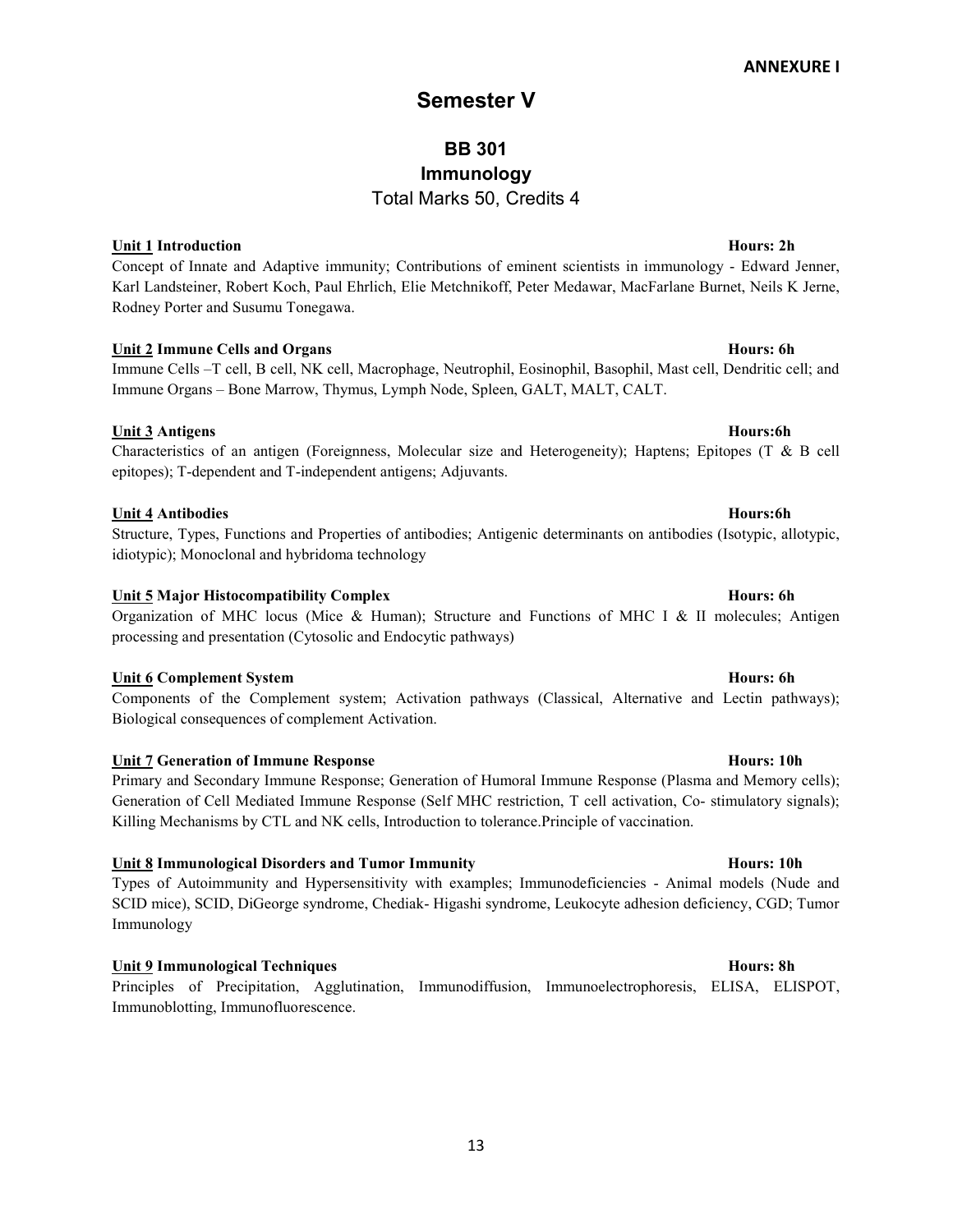# BB 303 Plant Anatomy

# Total Marks 50, Credits 4

# Unit 1: Introduction and scope of Plant Anatomy **Hours: 4h** Hours: 4h

Applications in systematics, forensics and pharmacognosy

# Unit 2: Tissues Hours: 10h

Classification of tissues; Simple and complex tissues (no phylogeny); cyto-differentiation of tracheary elements and sieve elements;Pits and plasmodesmata; Wall ingrowths and transfer cells, adcrustation and incrustation, Ergastic substances.

# Unit 3: Stem, leaf and root **Hours: 20h**

Organization of shoot apex (Apical cell theory, Histogen theory, Tunica Corpus theory, continuing meri`stematic residue, cytohistological zonation); Types of vascular bundles; Structure of dicot and monocot stem. Structure of dicot and monocot leaf, Kranz anatomy. Organization of root apex (Apical cell theory, Histogen theory, Korper-Kappe theory); Quiescent centre; Root cap; Structure of dicot and monocot root; Endodermis, exodermis and origin of lateral root.

# Unit 4: Vascular Cambium **Hours: 6h** Bours: 6h Bours: 6h Bours: 6h Bours: 6h Bours: 6h Bours: 6h Bours: 6h Bours: 6h

Structure, function and seasonal activity of cambium; Secondary growth in root and stem.

# Unit 5: Wood Hours: 8h

Unit 6: Adaptive and Protective Systems **Hours: 12h** Hours: 12h Epidermal tissue system, cuticle, epicuticular waxes, trichomes(uni-and multicellular, glandular and nonglandular, two examples of each), stomata (classification); Adcrustation and incrustation; Anatomical adaptations of xerophytes and hydrophytes.

Axially and radially oriented elements; Types of rays and axial parenchyma; Cyclic aspects and reaction wood;

# BB 305 Cell & Molecular Biology Total Marks 50, Credits 4

# Unit 1 Structure of Cell **Hours: 6h** Hours: 6h

Plasma membrane: Structure and transport of small molecules; Cell Wall: Eukaryotic cell wall, Extracellular matrix; Cytoskeleton: Structure and organization of actin filaments, association of actin filaments with plasma membrane, cell surface protrusions, intermediate filaments, microtubules.

# Unit 2 Cell Organelles **Hours: 6h** Bours: 6h Bours: 6h Bours: 6h Bours: 6h Bours: 6h Bours: 6h Bours: 6h Bours: 6h

Mitochondria, plastids, lysosomes and peroxisomes; Nucleus: Nuclear envelope, nuclear pore complex, nucleolus and nuclear lamina; Chromatin; Endoplasmic Reticulum and Golgi Apparatus.

# Sapwood and heartwood; Ring and diffuse porous wood; Early and late wood, tyloses; Dendrochronology.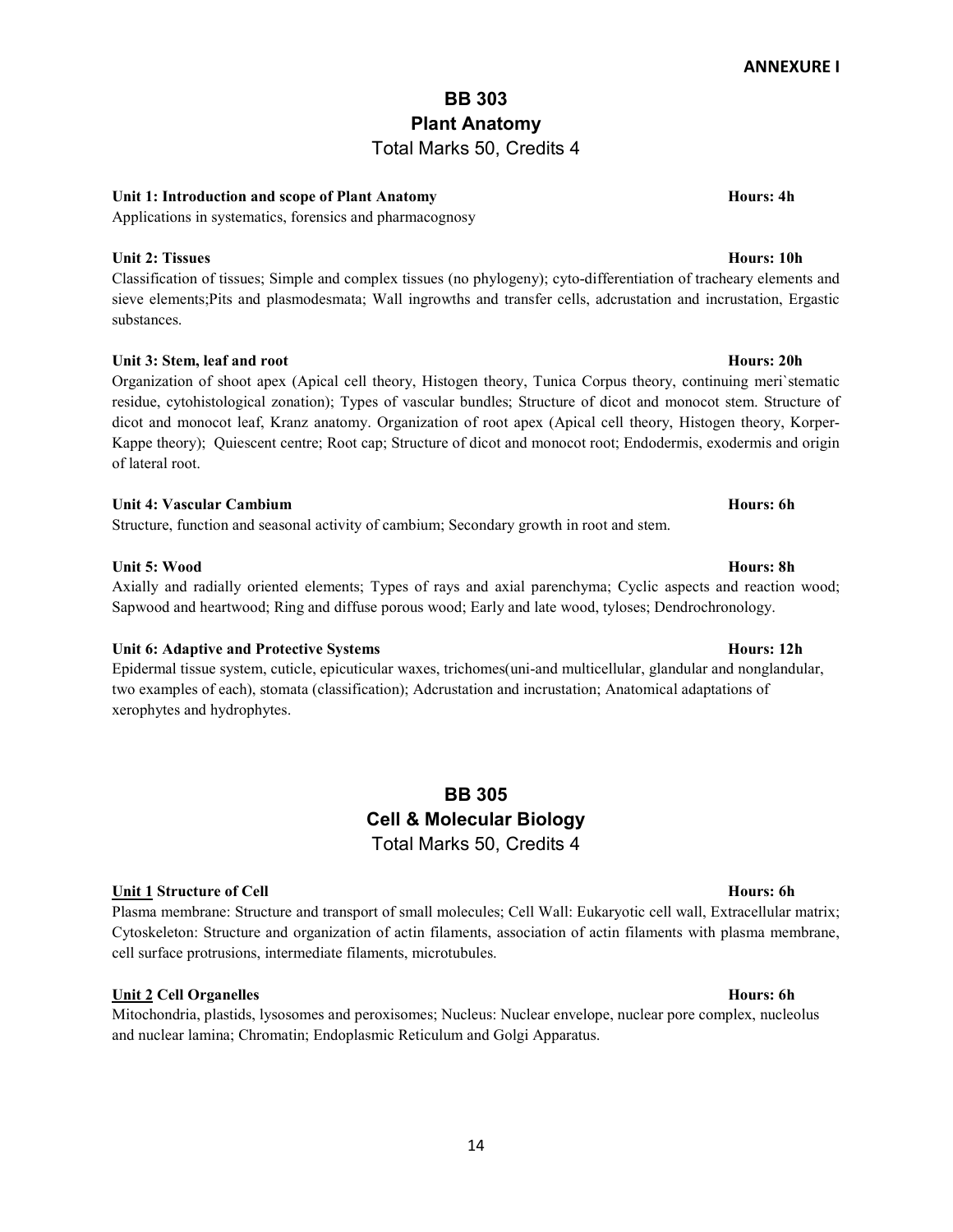# Unit 3 Cell Cycle, Cell Death and Cell Renewal **Hours: 8h** Hours: 8h

Cell cycle, Mitosis and Meiosis; Programmed cell death, Stem cells: Embryonic stem cell, induced pluripotent stem cells.

# Unit 4 Structures of DNA and RNA / Genetic Material Hours: 4h

DNA structure: Salientfeatures of double helix, Types of DNA, denaturation and renaturation, cot curves. DNA topology: linking number, RNA Structure,

### Unit 5 Replication of DNA (Prokaryotes and Eukaryotes) **Hours:** 12h

Bidirectional and unidirectional replication, semi- conservative replicatiojn. DNA polymerases, DNA ligase, primase, telomerase.

### Unit 6 Transcription in Prokaryotes and Eukaryotes **Hours: 12h** Hours: 12h

Mechanism of Transcription; promoter; RNA Polymerase, transcription unit; Transcription in Eukaryotes: RNA polymerases, general Transcription factors.

### Unit 7 Translation (Prokaryotes and Eukaryotes) The Contract of the Hours: 12h

Translational machinery, Charging of tRNA, aminoacyl tRNA synthetases, Mechanisms of initiation, elongation and termination of polypeptides in both prokaryotes and eukaryotes, Fidelity of translation, Inhibitors of protein synthesis in prokaryotes and eukaryote. Concept of operon (lac and trp).

# BB 307 Plant Metabolism

# Unit 1: Concept of metabolism **Hours: 6h** Hours: 6h

Introduction, anabolic and catabolic pathways, regulation of metabolism, role of regulatory enzymes (allosteric,covalent modulation and Isozymes).

### Unit 2: Carbon assimilation Hours: 12h

Historical background, photosynthetic pigments, role of photosynthetic pigments (chlorophylls and accessory pigments), antenna molecules and reaction centres, photochemical reactions, photosynthetic electron transport, PSI, PSII, Q cycle, CO2 reduction, photorespiration, C4pathways; Crassulacean acid metabolism; Factors affecting CO2 reduction.

### Unit 3: Carbohydrate metabolism and the second service of the Hours: 8h Hours: 8h

Synthesis and catabolism of sucrose and starch.

# Unit 4: Carbon Oxidation **Hours: 12h**

Glycolysis, fate of pyruvate, regulation of glycolysis, oxidative pentose phosphate pathway, oxidative decarboxylation of pyruvate, regulation of PDH, NADH shuttle; TCA cycle, amphibolic role, anaplerotic reactions, regulation of the cycle, mitochondrial electron transport, oxidative phosphorylation, cyanide-resistant respiration, factors affecting respiration.

# Unit 5: ATP-Synthesis Hours: 6h

Mechanism of ATP synthesis, substrate level phosphorylation, chemiosmotic mechanism (oxidative and photophosphorylation), ATP synthase, Boyers conformational model, Racker's experiment, Jagendorf's experiment; role of uncouplers.

Total Marks 50, Credits 4

ANNEXURE I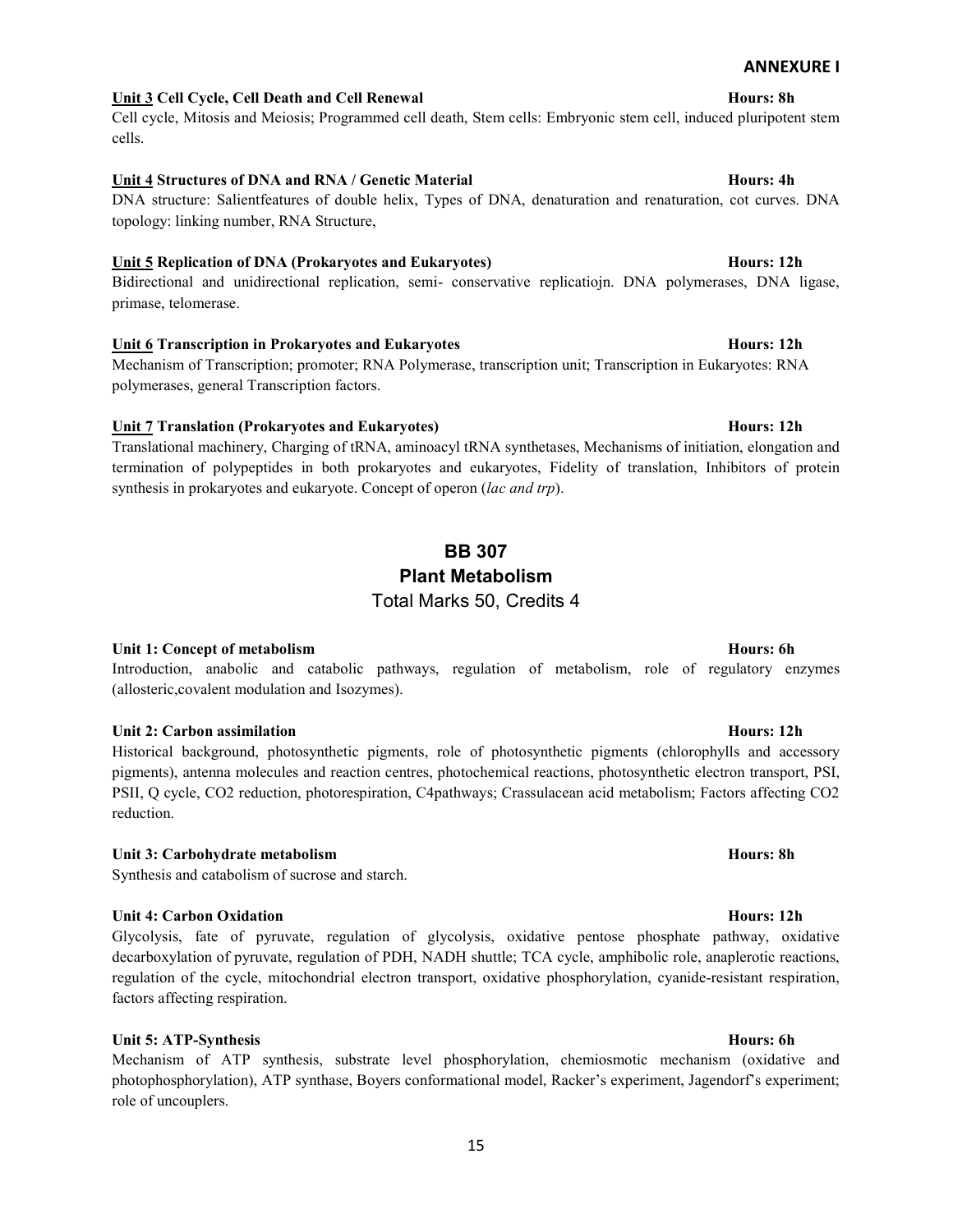### Unit 6: Lipid metabolism and the second services of the services of the services of the Hours: 6h equation of the Hours: 6h equation of the Hours: 6h equation of the Hours: 6h equation of the Hours: 6h equation of the Hour

# Synthesis and breakdown of triglycerides, β-oxidation, glyoxylate cycle, gluconeogenesis and its role in mobilisation of lipids during seed germination, α oxidation.

### Unit 7: Nitrogen metabolism **Hours: 8h** Hours: 8h

Nitrate assimilation, biological nitrogen fixation (examples of legumes and non-legumes); Physiology and biochemistry of nitrogen fixation; Ammonia assimilation and transamination.

### Unit 8: Mechanisms of signal transduction **Hours: 2h** Hours: 2h

Concept of signal transduction; Calcium, phospholipids, cGMP and NO mediated signaling.

# BB 391 Practical IV Total Marks 50, Credits 4

### Unit I

- 1. Identification of human blood groups.
- 2. Perform Total Leukocyte Count of the given blood sample.
- 3. Perform Differential Leukocyte Count of the given blood sample.
- 4. Separate serum from the blood sample (demonstration).
- 5. Perform immunodiffusion by Ouchterlony method.
- 6. Perform DOT ELISA.
- 7. Perform immunoelectrophoresis.

### Unit II

- 1. Study of anatomical details through permanent slides/temporary stain mounts/macerations/ museum specimens with the help of suitable examples.
- 2. Apical meristem of root, shoot and vascular cambium.
- 3. Distribution and types of parenchyma, collenchyma and sclerenchyma.
- 4. Xylem: Tracheary elements-tracheids, vessel elements; thickenings; perforation plates; xylem fibres.
- 5. Wood: ring porous; diffuse porous; tyloses; heart- and sapwood.
- 6. Phloem: Sieve tubes-sieve plates; companion cells; phloem fibres.
- 7. Epidermal system: cell types, stomata types; trichomes: non-glandular and glandular.
- 8. Root: monocot, dicot, secondary growth.
- 9. Stem: monocot, dicot primary and secondary growth; periderm; lenticels.
- 10. Leaf: isobilateral, dorsiventral, C4 leaves (Kranz anatomy).

### Unit III

- 1. Chromatographic separation of photosynthetic pigments.
- 2. Experimental demonstration of Hill's reaction
- 3. To study the effect of light intensity on the rate of photosynthesis.
- 4. Effect of carbon dioxide on the rate of photosynthesis.
- 5. To compare the rate of respiration in different parts of a plant.
- 6. To demonstrate activity of Nitrate Reductase in germinationg leaves of different plant sources.
- 7. To study the activity of lipases in germinating oilseeds and demonstrate mobilization of lipids during germination.
- 8. Demonstration of absorption spectrum of photosynthetic pigments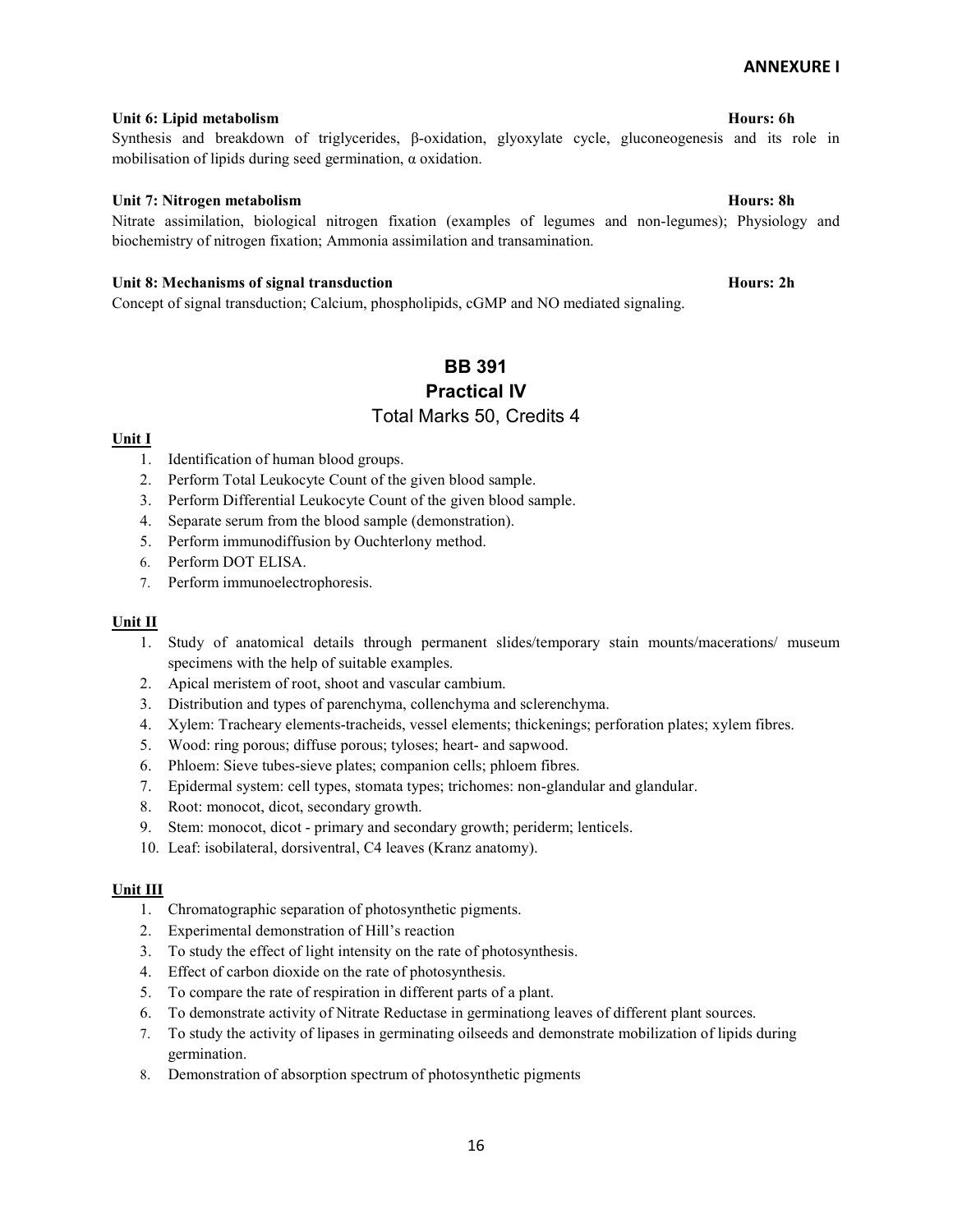# Semester VI

# BB 302 Plant Biotechnology Total Marks 50, Credits 4

### Unit 1: Plant Tissue Culture **Hours: 15h**

Historical perspective; Composition of media; Nutrient and hormone requirements (role of vitamins and hormones); Totipotency; Organogenesis; Embryogenesis (somatic and zygotic); Protoplast isolation, culture and fusion; Tissue culture applications (micropropagation, androgenesis, virus elimination, secondary metabolite production, haploids, triploids and hybrids; Cryopreservation; Germplasm Conservation).

### Unit 2: Recombinant DNA technology **Hours: 30h** Hours: 30h

Restriction Endonucleases (History, Types I-IV, biological role and application); Restriction Mapping (Linear and Circular); Cloning Vectors: Prokaryotic (pUC 18 and pUC19, pBR322, Ti plasmid, BAC); Lambda phage, M13 phagemid, Cosmid, Shuttle vector; Eukaryotic Vectors (YAC and briefly PAC, MAC, HAC).Gene Cloning (Recombinant DNA, Bacterial Transformation and selection of recombinant clones, PCR-mediated gene cloning); Gene Construct; construction of genomic and cDNA libraries, screening DNA libraries to obtain gene of interest by genetic selection; complementation, colony hybridization; Probes-oligonucleotide, heterologous, PCR; Methods of gene transfer- Agrobacterium-mediated, Direct gene transfer by Electroporation, Microinjection, Microprojectile bombardment; Selection of transgenics– selectable marker and reporter genes (Luciferase, GUS, GFP).

### Unit 3: Applications of Biotechnology **Hours: 15h**

Pest resistant (Bt-cotton); herbicide resistant plants (RoundUp Ready soybean); Transgenic crops with improved quality traits (Flavr Savr tomato, Golden rice); Improved horticultural varieties (Moondust carnations); Role of transgenics in bioremediation (Superbug); edible vaccines; Industrial enzymes (Aspergillase, Protease, Lipase); Gentically Engineered Products–Human Growth Hormone; Humulin; Biosafety concerns.

# BB 304 Economic Botany Total Marks 50, Credits 4

# Unit 1: Origin of Cultivated Plants Hours: 6h

Concept of Centres of Origin, their importance with reference to Vavilov's work, examples of major plant introductions; Crop domestication and loss of genetic diversity; evolution of new crops/varieties, importance of germplasm diversty.

# Unit 2: Cereals Hours: 6h

# Wheat and Rice (origin, morphology, processing &uses), brief account of millets, Green revolution.

# Unit 3: Legumes Hours: 4h

General account, importance to man and ecosystem

### Unit 4: Sugars & Starches (4 lectures) Hours: 4h

Morphology and processing of sugarcane, products and by-products of sugarcane industry. Potato – morphology, propagation & uses.

17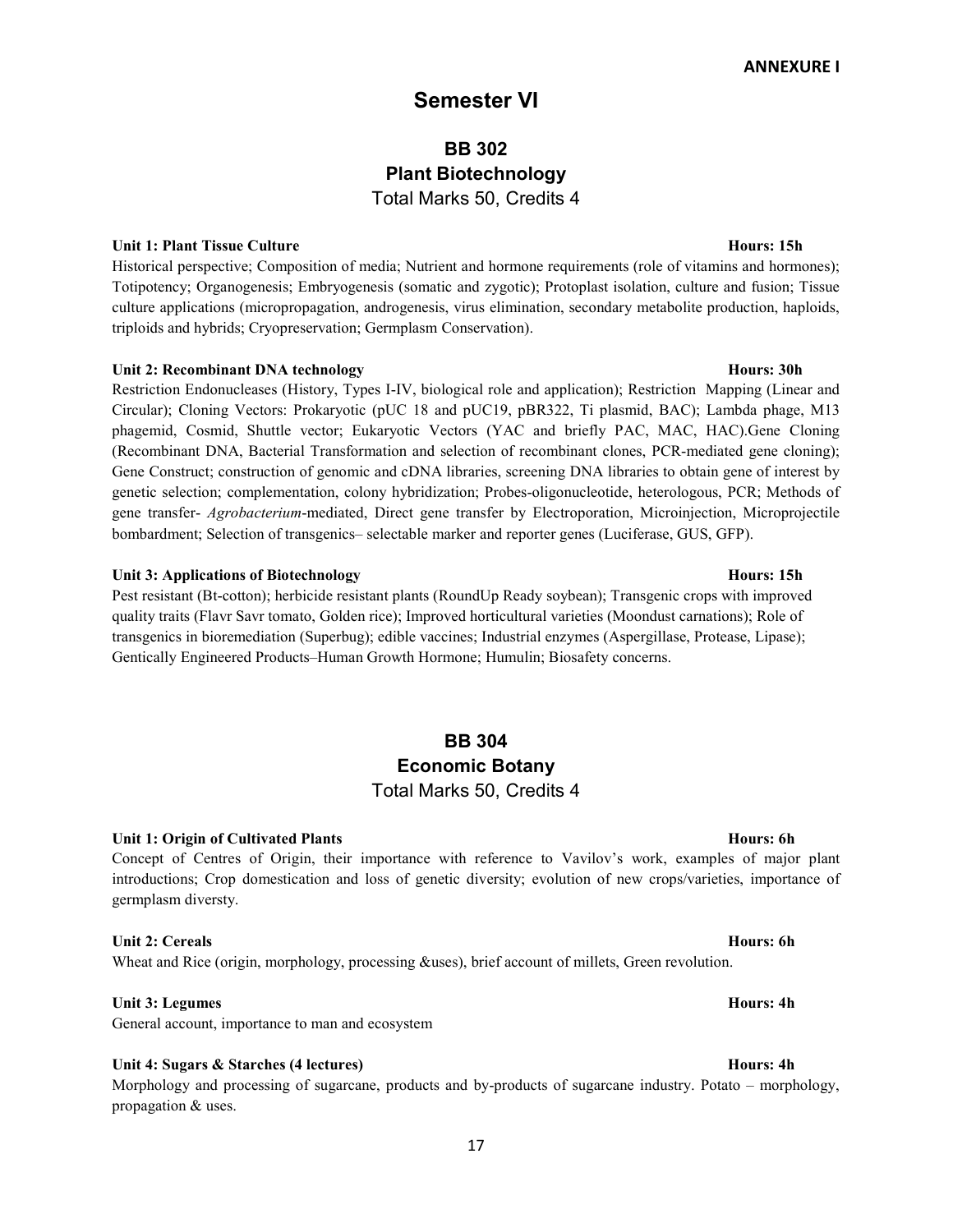# Unit 5: Spices Hours: 4h

ANNEXURE I

Listing of important spices, their family and part used, economic importance with special reference to fennel, saffron, clove and black pepper

Tea, Coffee (morphology, processing & uses) Unit 7: Oils & Fats Hours: 4h

Unit 6: Beverages Hours: 4h

General description, classification, extraction, their uses and health implications groundnut, coconut, linseed and Brassica andCoconut (Botanical name, family & uses)

Unit 8: Essential Oils **Hours: 4h Hours: 4h Hours: 4h Hours: 4h** General account, extraction methods, comparison with fatty oils & their uses.

Unit 9: Natural Rubber **Hours: 4h** Unit 9: Natural Rubber **Hours: 4h** Unit 9: Natural Rubber Para-rubber: tapping, processing and uses.

Unit 10: Drug-yielding plants Hours: 6h Therapeutic and habit-forming drugs with special reference to Cinchona, Digitalis, Papaver and Cannabis

Unit 11: Tobacco Hours: 4h Tobacco (Morphology, processing, uses and health hazards)

Unit 12: Timber plants Hours: 4h General account with special reference to teak and pine

Unit 13: Fibres Hours: 6h Classification based on the origin of fibres, Cotton and Jute (morphology, extraction and uses).

# BB 306 Genetics & Genomics Total Marks 50, Credits 4

# Unit 1: Mendelian genetics and its extension extension the state of the Hours: 10h

Mendelism: History; Principles of inheritance; Chromosome theory of inheritance; Autosomes and sex chromosomes; Probability and pedigree analysis; Incomplete dominance and codominance; Multiple alleles, Lethal alleles, Epistasis, Pleiotropy, Recessive and Dominant traits, Penetrance and Expressivity, Numericals; Polygenic inheritance.

# Unit 2: Extrachromosomal Inheritance **Hours: 5h** Burst 31

Chloroplast mutation: Variegation in Four o'clock plant; Mitochondrial mutations in yeast; Maternal effects-shell coiling in snail; Infective heredity- Kappa particles in Paramecium.

# Unit 3: Linkage, crossing over and chromosome mapping hours: 10h

Linkage and crossing over-Cytological basis of crossing over; Recombination frequency, two factor and three factor crosses; Interference and coincidence; Numericals based on gene mapping; Sex Linkage.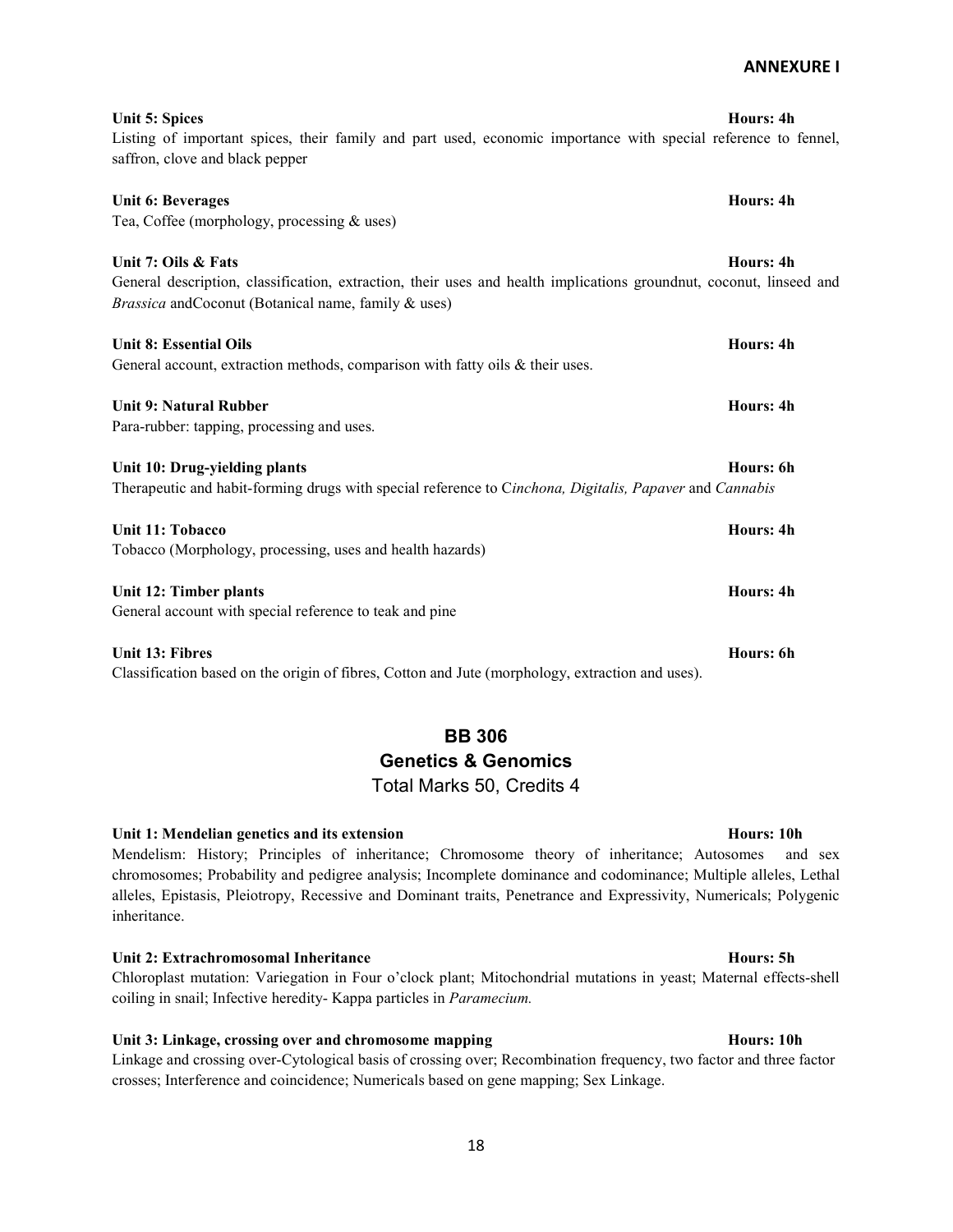# Unit 4: Variation in chromosome number and structure Hours: 5h

# Deletion, Duplication, Inversion, Translocation, Position effect, Euploidy and Aneuploidy

# Unit 5: Gene mutations **Hours: 10h**

Types of mutations; Molecular basis of Mutations; Mutagens – physical and chemical (Base analogs, deaminating, alkylating and intercalating agents); Detection of mutations: ClB method. Role of Transposons in mutation.DNA repair mechanisms.

# Unit 6: Fine structure of gene **Hours:** 10h

Classical vs molecular concepts of gene; Cis-Trans complementation test for functional allelism; Structure of Phage T4, rII Locus.

# Unit 7: Population and Evolutionary Genetics **Hours: 10h** Hours: 10h

Allele frequencies, Genotype frequencies, Hardy-Weinberg Law, role of natural selection mutation, genetic drift.Genetic variation and Speciation.

# BB 308 Ecology Total Marks 50, Credits 4

# Unit 1: Introduction **Hours: 6h** Bours: 6h Bours: 6h Bours: 6h Bours: 6h Bours: 6h Bours: 6h Bours: 6h Bours: 6h

Basic concepts; Levels of organization. Inter-relationships between the living world and the environment, the components and dynamism, homeostasis.

# Unit 2: Soil **Hours: 6h Hours: 6h Hours: 6h Hours: 6h Hours: 6h Hours: 6h**

Importance; Origin; Formation; Composition; Physical; Chemical and Biological components; Soil profile; Role of climate in soil development.

# Unit 3: Water Hours: 6h

Importance: States of water in the environment; Atmospheric moisture; Precipitation types (rain, fog, snow, hail, dew); Hydrological Cycle; Water in soil; Water table.

# Unit 4: Light, temperature, wind and fire Hours: 6h example 3 and the Hours: 6h example 3 and 5 and 5 and 6 and 6 and 6 and 6 and 6 and 6 and 6 and 6 and 6 and 6 and 6 and 6 and 6 and 6 and 6 and 6 and 6 and 6 and 6 and 6

Variations; adaptations of plants to their variation.

# Unit 5: Population ecology example of the state of the state of the state of the state of the state of the state of the state of the state of the state of the state of the state of the state of the state of the state of th

Characteristics and Dynamics .Ecological Speciation

# Unit 6: Plant communities **Hours: 6h** Bours: 6h Bours: 6h Bours: 6h Bours: 6h Bours: 6h Bours: 6h Bours: 6h Bours: 6h

Concept of ecological amplitude; Habitat and niche; Characters: analytical and synthetic; Ecotone and edge effect; Dynamics: succession – processes, types; climax concepts.

# Unit 7: Ecosystems Hours: 6h

Structure; Processes; Trophic organisation; Food chains and Food webs; Ecological pyramids

# Unit 8: Functional aspects of ecosystem **Hours: 8h** and Hours: 8h and Hours: 8h and Hours: 8h

# ANNEXURE I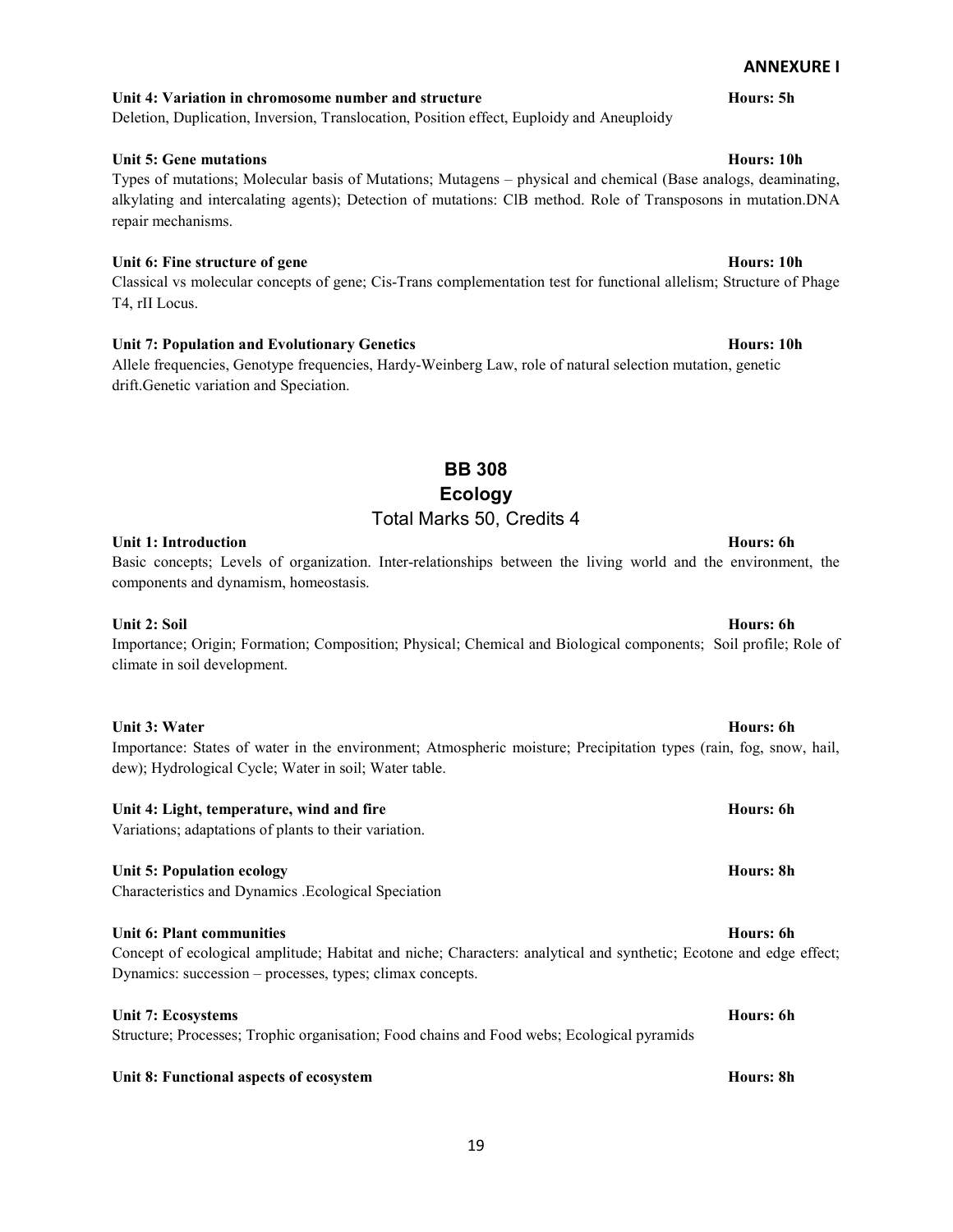Principles and models of energy flow; Production and productivity; Ecological efficiencies; Biogeochemical cycles; Cycling of Carbon, Nitrogen and Phosphorus

# Unit 9: Phytogeography Hours: 8h

Principles; Continental drift; Theory of tolerance; Endemism; Brief description of major terrestrial biomes (one each from tropical, temperate & tundra); Phytogeographical division of India; Local Vegetation.

# BB 392 Practical V

# Total Marks 50, Credits 4

### Unit I

- 1. Preparation of MS medium.
- 2. Demonstration of in vitro sterilization and inoculation methods using leaf and nodal explants of tobacco, Datura, Brassica etc.
- 3. Study of anther, embryo and endosperm culture, micropropagation, somatic embryogenesis & artificial seeds through photographs.
- 4. Isolation of protoplasts.
- 5. Construction of restriction map of circular and linear DNA from the data provided.
- 6. Study of methods of gene transfer through photographs: Agrobacterium-mediated, direct gene transfer by electroporation, microinjection, microprojectile bombardment.
- 7. Study of steps of genetic engineering for production of Bt cotton, Golden rice, Flavr Savr tomato through photographs.
- 8. Isolation of plasmid DNA.
- 9. Restriction digestion and gel electrophoresis of plasmid DNA.

### Unit II

- 1. Cereals: Wheat (habit sketch, L. S/T.S. grain, starch grains, micro-chemical tests) Rice (habit sketch, study of paddy and grain, starch grains, micro-chemical tests).
- 2. Legumes: Soya bean, Groundnut, (habit, fruit, seed structure, micro-chemical tests).
- 3. Sugars & Starches: Sugarcane (habit sketch; cane juice- micro-chemical tests), Potato(habit sketch, tuber morphology, T.S. tuber to show localization of starch grains, w.m. starch grains, micro-chemical tests).
- 4. Spices: Black pepper, Fennel and Clove (habit and sections).
- 5. Beverages: Tea (plant specimen, tea leaves), Coffee (plant specimen, beans).
- 6. Oils & Fats: Coconut- T.S. nut, Mustard–plant specimen, seeds; tests for fats in crushedseeds.
- 7. Essential oil-yielding plants: Habit sketch ofRosa, Vetiveria, Santalum and Eucalyptus (specimens/photographs).
- 8. Rubber: specimen, photograph/model of tapping, samples of rubber products.
- 9. Drug-yielding plants: Specimens of Digitalis, Papaver and Cannabis.
- 10. Tobacco: specimen and products of Tobacco.
- 11. Woods: Tectona, Pinus: Specimen, Section of young stem.
- 12. Fibre-yielding plants: Cotton (specimen, whole mount of seed to show lint and fuzz; whole mount of fibreand test for cellulose), Jute (specimen, transverse section of stem, test for lignin on transverse section of stem and fibre).

# Unit III

- 1. Meiosis through temporary squash preparation.
- 2. Mendel's laws through seed ratios. Laboratory exercises in probability and chi-square analysis.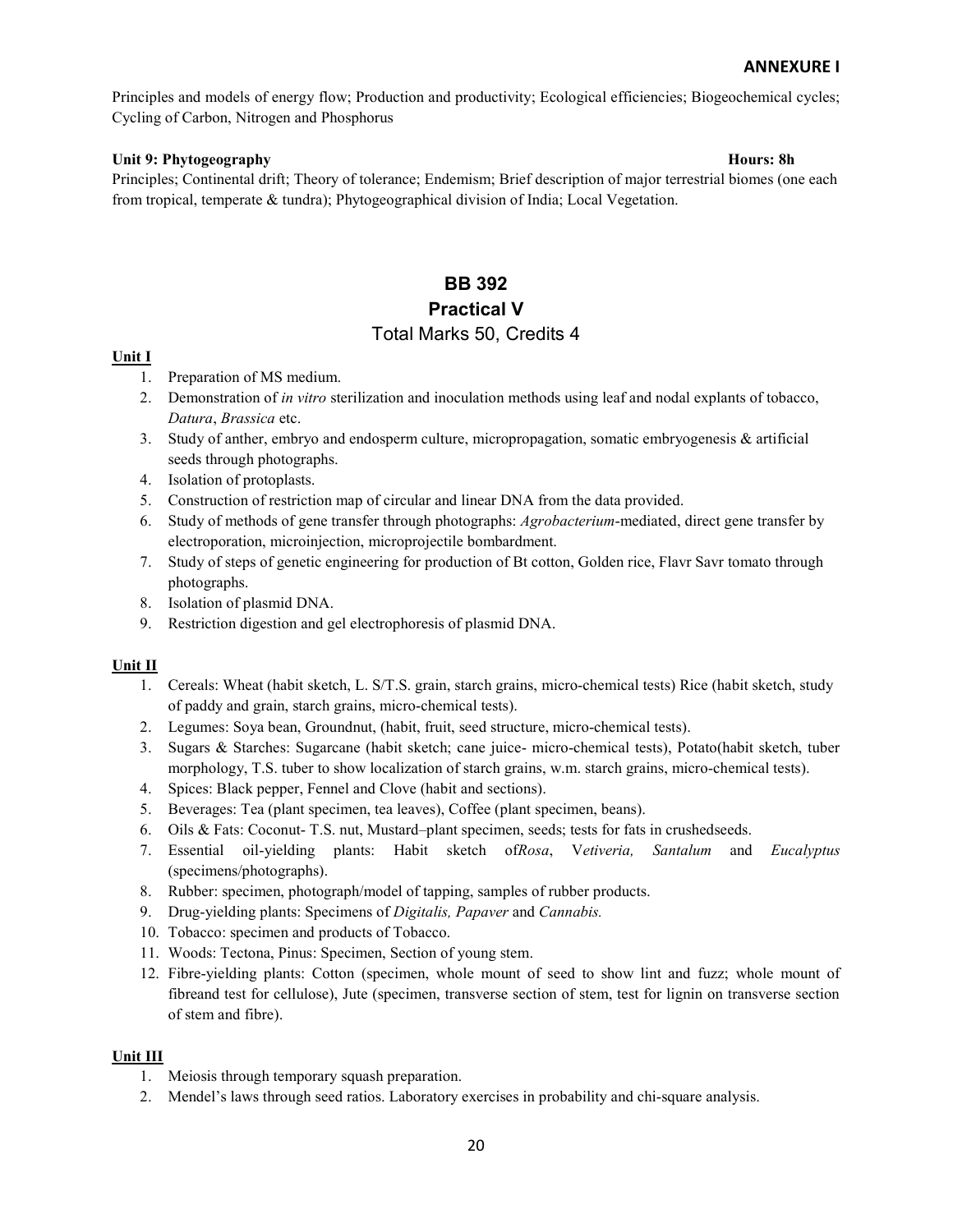- 3. Chromosome mapping using test cross data.
- 4. Pedigree analysis for dominant and recessive autosomal and sex linked traits.
- 5. Incomplete dominance and gene interaction through seed ratios (9:7, 9:6:1, 13:3, 15:1, 12:3:1, 9:3:4)
- 6. Blood Typing: ABO groups & Rh factor.
- 7. Study of aneuploidy: Down's, Klinefelter's and Turner's syndromes.
- 8. Photographs/Permanent Slides showing Translocation Ring, Laggards and Inversion Bridge.
- 9. Study of human genetic traits: Sickle cell anemia, XerodermaPigmentosum, Albinism, red-green Colour blindness, Widow's peak, Rolling of tongue, Hitchhiker's thumb and Attached ear lobe.

### Unit IV

- 1. Study of instruments used to measure microclimatic variables: Soil thermometer, maximum and minimum thermometer, anemometer, psychrometer/hygrometer, rain gauge and lux meter.
- 2. Determination of pH of various soil and water samples (pH meter, universal indicator/Lovi bond comparator and pH paper)
- 3. Analysis for carbonates, chlorides, nitrates, sulphates, organic matter and base deficiency from two soil samples by rapid field tests.
- 4. Determination of organic matter of different soil samples by Walkley & Black rapid titration method.
- 5. Comparison of bulk density, porosity and rate of infiltration of water in soils of three habitats.
- 6. Determination of dissolved oxygen of water samples from polluted and unpolluted sources
- 7. (a). Study of morphological adaptations of hydrophytes and xerophytes (four each).
- (b). Study of biotic interactions of the following: Stem parasite (Cuscuta), Root parasite (Orobanche) Epiphytes, Predation (Insectivorous plants).
- 8. Determination of minimal quadrat size for the study of herbaceous vegetation in the college campus, by species area curve method (species to be listed).
- 9. Quantitative analysis of herbaceous vegetation in the college campus for frequency and comparison with Raunkiaer's frequency distribution law.
- 10. Quantitative analysis of herbaceous vegetation for density and abundance in the college campus.
- 11. Field visit to familiarise students with ecology of different sites

# BB 382 Project Work/ Review writing Total Marks 50, Credits 4

A student has to do a project work / review work in a topic given by his/her supervisor (to be decided by lottery amongst all the teachers present for that Semester) and submit the report/review within a stipulated time. During examination the work has to be presented before an evaluation team (one external member may be invited) and the student will be credited based on the quality of the report and presentation.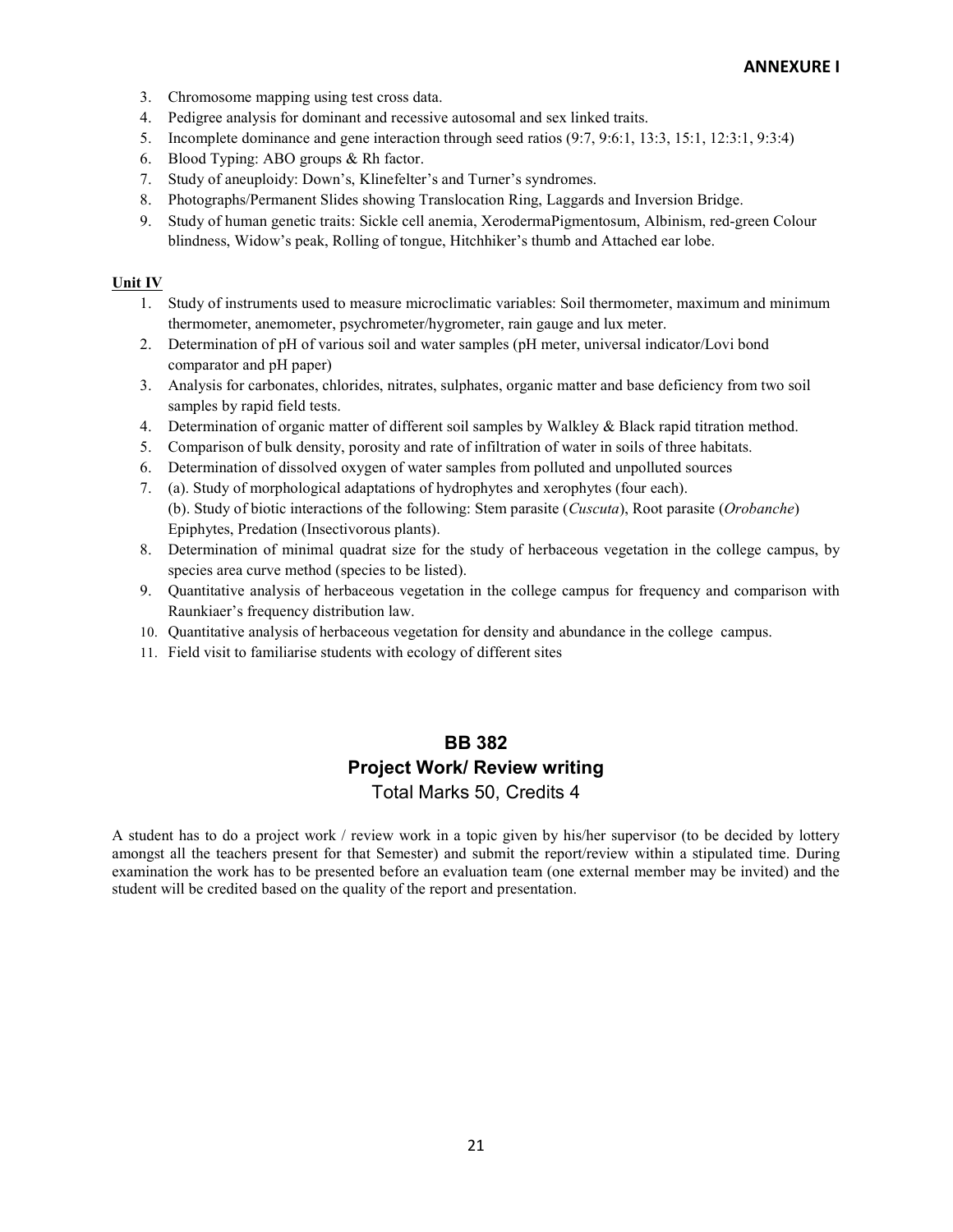# Syllabus for the 3 Years B.Sc. Honours Degree Subsidiary Botany Overall Curriculum

| SI. No.        | Course<br><b>Structure</b> | Sem           | Course<br>Code | <b>Course Title</b>                                          | <b>Full Marks</b> | Credit |
|----------------|----------------------------|---------------|----------------|--------------------------------------------------------------|-------------------|--------|
| 1              | Botany<br>(Sub)            | L             | <b>BB 131</b>  | <b>Plant Diversity</b>                                       | 50                | 4      |
| $\overline{2}$ | Botany<br>(Sub)            | $\mathbf{II}$ | <b>BB 132</b>  | Plant Anatomy and Embryology                                 | 50                | 4      |
| 3              | Botany<br>(Sub)            | Ш             | <b>BB 231</b>  | Plant Ecology and Taxonomy                                   | 50                | 4      |
| 4              | Botany<br>(Sub)            | III           | <b>BB 261</b>  | Practical Plant Ecology and Taxonomy                         | 50                | 4      |
| 5              | Botany<br>(Sub)            | IV            | <b>BB 232</b>  | Economic Botany and Plant Tissue<br>Culture                  | 50                | 4      |
| 6              | Botany<br>(Sub)            | IV            | BB 262         | Practical Economic Botany and Plant<br><b>Tissue Culture</b> | 50                | 4      |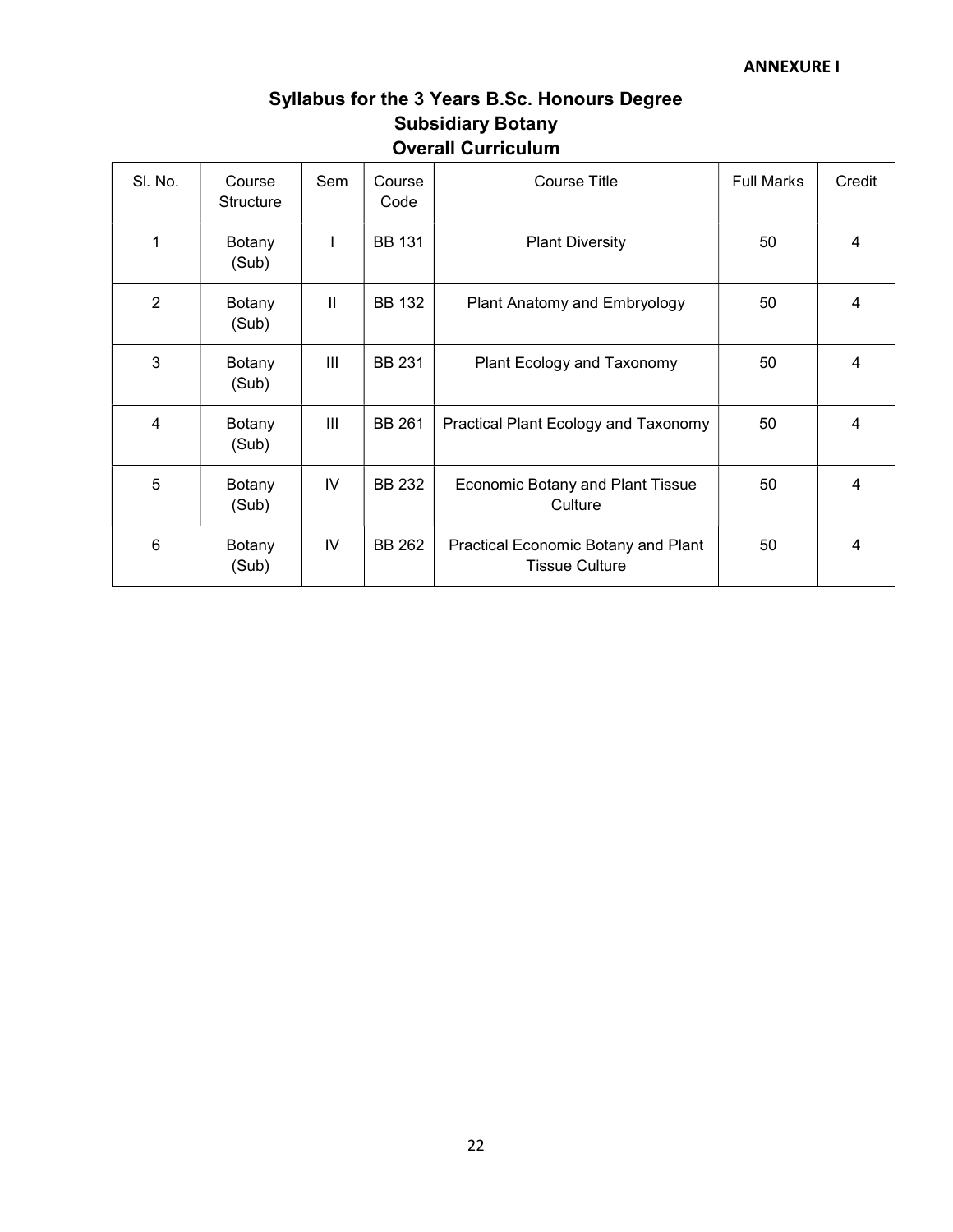# Semester I BB131 Plant Diversity

# Total Marks 50, Credits 4

General characteristics; Ecology and distribution; Range of thallus organization and reproduction; Classification of algae; Morphology and life-cycles of the following: Nostoc, Chlamydomonas, Oedogonium, Vaucheria, Fucus, Polysiphonia. Economic importance of algae.

# Unit 2: Fungi Hours: 12h

Introduction- General characteristics, ecology and significance, range of thallus organization, cell wall composition , nutrition, reproduction and classification; True Fungi- General characteristics, ecology and significance, life cycle of Rhizopus (Zygomycota) Penicillium,Alternaria (Ascomycota), Puccinia, Agaricus (Basidiomycota); Symbiotic Associations-Lichens: General account, reproduction and significance; Mycorrhiza: ectomycorrhiza andendomycorrhiza and their significance

### Unit 3: Introduction to Archegoniate Hours: 2h

Unifying features of archegoniates, Transition to land habit, Alternation of generations.

### Unit 4: Bryophytes Hours: 12h

General characteristics, adaptations to land habit, Classification, Range of thallus organization. Classification (up to family), morphology, anatomy and reproduction of *Marchantia* and *Funaria*.(Developmental details not to be included). Ecology and economic importance of bryophytes with special mention of *Sphagnum*.

### Unit 5: Pteridophytes **Hours: 12h**

# General characteristics, classification, Early land plants (Cooksonia and Rhynia). Classification (up to family), morphology, anatomy and reproduction of Selaginella, Equisetum and Pteris. (Developmental details not to be included).Heterospory and seed habit, stellar evolution. Ecological and economical importance of Pteridophytes.

### Unit 6: Gymnosperms Hours: 10h

General characteristics, classification.Classification (up to family), morphology, anatomy and reproduction of Cycas and Pinus.(Developmental details not to be included). Ecological and economical importance.

# Semester II BB132 Plant Anatomy & Embryology

Total Marks 50, Credits 4

| Unit 1: Meristematic and permanent tissues                                                 | Hours: 8 |
|--------------------------------------------------------------------------------------------|----------|
| Root and shoot apical meristems; Simple and complex tissues                                |          |
| Unit 2: Organs                                                                             | Hours: 4 |
| Structure of dicot and monocot root stem and leaf.                                         |          |
| <b>Unit 3: Secondary Growth</b>                                                            | Hours: 8 |
| Vascular cambium – structure and function, seasonal activity. Secondary growth in root and |          |
| stem, Wood (heartwood and sapwood)                                                         |          |

# Unit 1: Algae Hours: 12h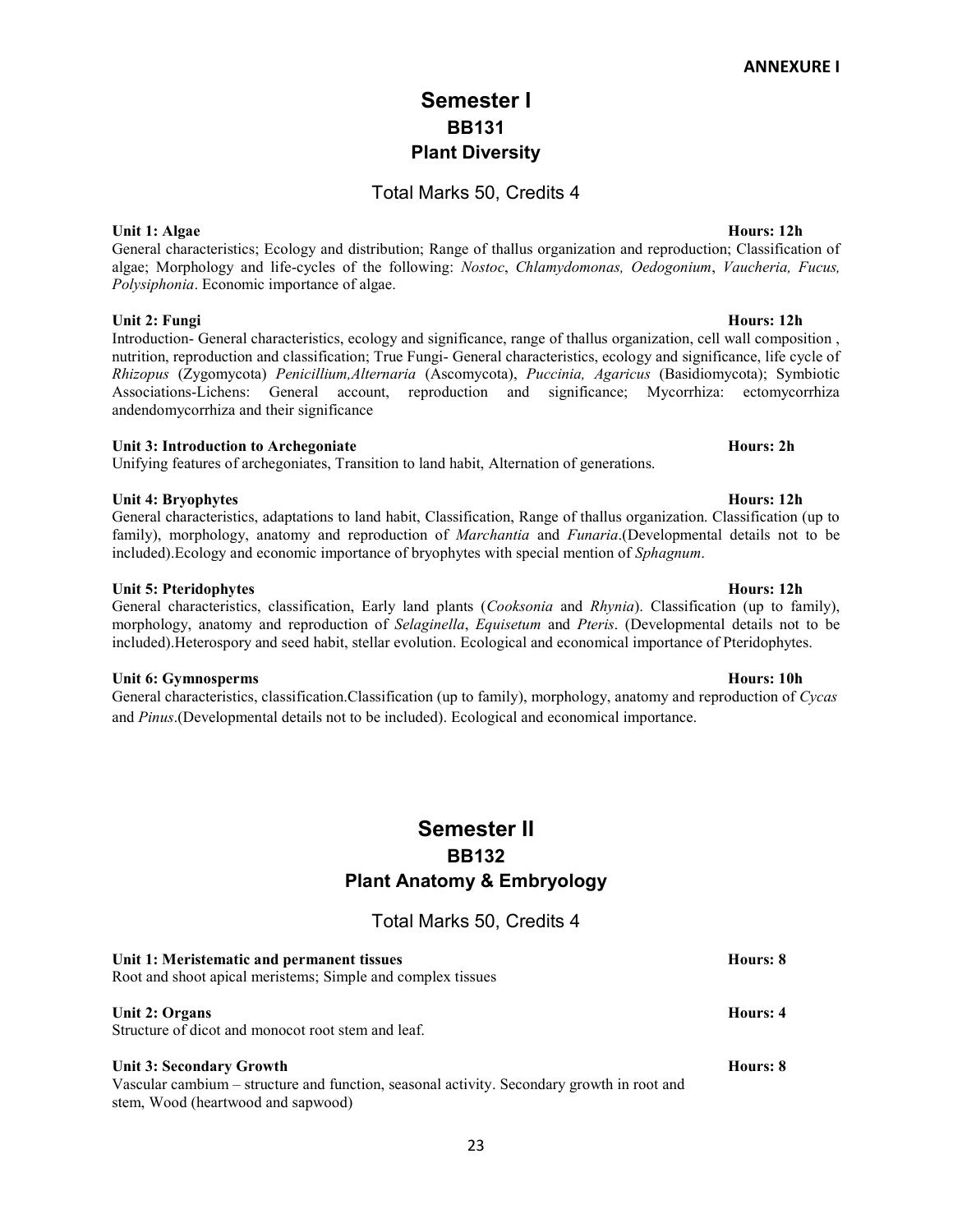| Unit 4: Adaptive and protective systems<br>Epidermis, cuticle, stomata; General account of adaptations in xerophytes and hydrophytes.                                                      | Hours: 8 |
|--------------------------------------------------------------------------------------------------------------------------------------------------------------------------------------------|----------|
| Unit 5: Structural organization of flower<br>Structure of anther and pollen; Structure and types of ovules; Types of embryo sacs,<br>organization and ultrastructure of mature embryo sac. | Hours: 8 |
| Unit 6: Pollination and fertilization<br>Pollination mechanisms and adaptations; Double fertilization; Seed-structure appendages and<br>dispersal mechanisms.                              | Hours: 8 |
| Unit 7: Embryo and endosperm<br>Endosperm types, structure and functions; Dicot and monocot embryo; Embryo endosperm<br>relationship                                                       | Hours: 8 |
| U nit 8: Apomixis and polyembryony<br>Definition, types and Practical applications                                                                                                         | Hours: 8 |

# Semester III BB231 Plant Ecology & Taxonomy

# Total Marks 50, Credits 4

| <b>Unit 1: Introduction</b>                                                                                                                                                                                                                                                                | Hours: 2  |
|--------------------------------------------------------------------------------------------------------------------------------------------------------------------------------------------------------------------------------------------------------------------------------------------|-----------|
| Unit 2: Ecological factors<br>Soil: Origin, formation, composition, soil profile. Water: States of water in the environment,<br>precipitation types. Light and temperature: Variation Optimal and limiting factors; Shelford<br>law of tolerance. Adaptation of hydrophytes and xerophytes | Hours: 10 |
| Unit 3: Plant communities<br>Characters; Ecotone and edge effect; Succession; Processes and types                                                                                                                                                                                          | Hours: 6  |
| Unit 4: Ecosystem<br>Structure; energy flow trophic organisation; Food chains and food webs, Ecological pyramids<br>production and productivity; Biogeochemical cycling; Cycling of carbon, nitrogen and Phosphorous                                                                       | Hours: 8  |
| Unit 5: Phytogeography<br>Principle biogeographical zones; Endemism                                                                                                                                                                                                                        | Hours: 4  |
| Unit 6 Introduction to plant taxonomy<br>Identification, Classification, Nomenclature.                                                                                                                                                                                                     | Hours: 2  |
| <b>Unit 7 Identification</b><br>Functions of Herbarium, important herbaria and botanical gardens of the world and India;<br>Documentation: Flora, Keys: single access and multi-access                                                                                                     | Hours: 4  |
| Unit 8 Taxonomic evidences from palynology, cytology, phytochemistry and molecular<br>data.                                                                                                                                                                                                | Hours: 6  |
| Unit 9 Taxonomic hierarchy                                                                                                                                                                                                                                                                 | Hours: 2  |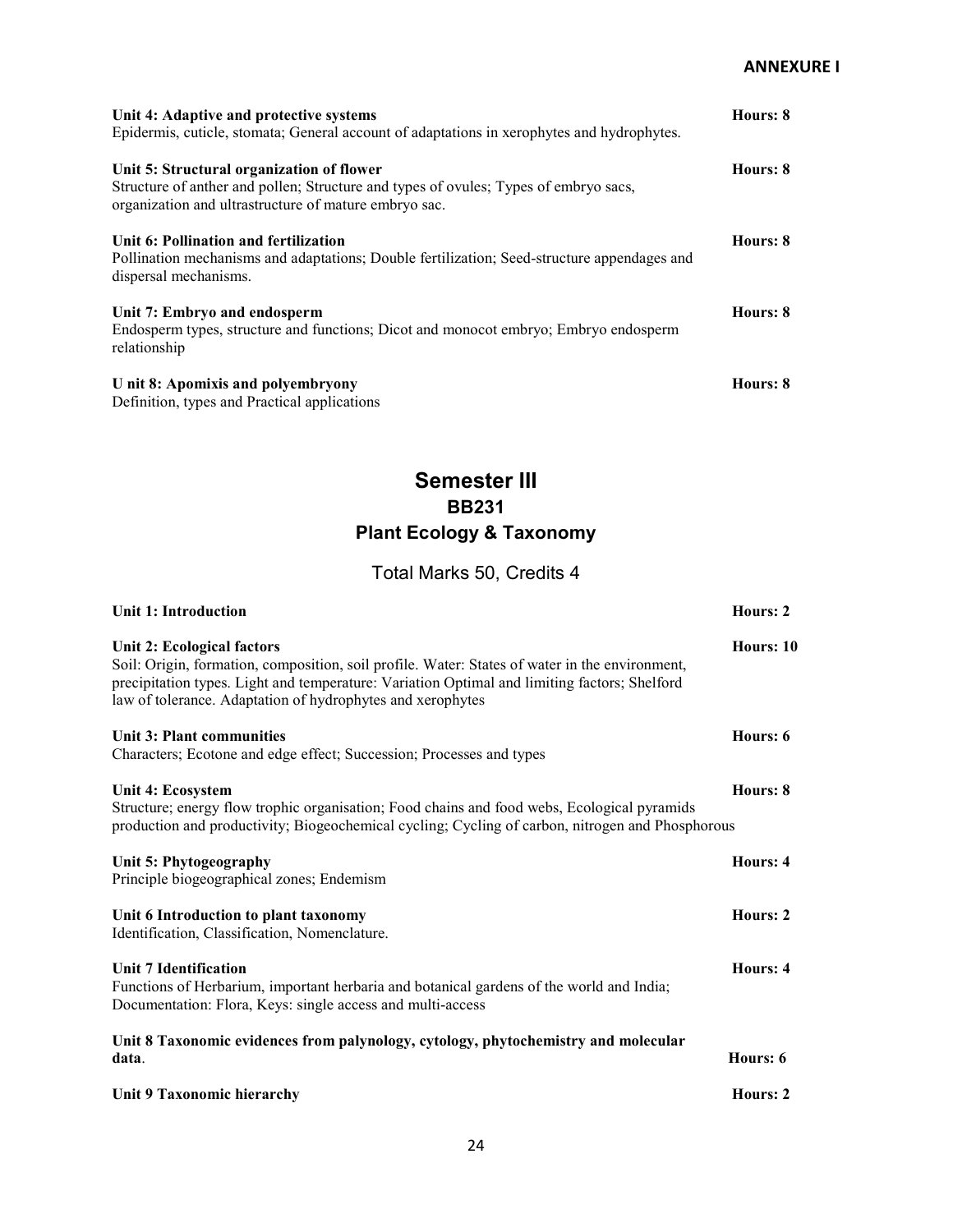Ranks, categories and taxonomic groups

cladograms (definitions and differences).

| U nit 10 Botanical nomenclature<br>Principles and rules (ICN); ranks and names; binominal system, typification, author citation,<br>valid publication, rejection of names, principle of priority and its limitations. | Hours: 6 |
|-----------------------------------------------------------------------------------------------------------------------------------------------------------------------------------------------------------------------|----------|
| Unit 11 Classification<br>Types of classification-artificial, natural and phylogenetic. Bentham and Hooker (upto series),<br>Engler and Prantl (upto series).                                                         | Hours: 6 |
| Unit 12 Biometrics, numerical taxonomy and cladistics<br>Characters: variations: OTUs, character weighting and coding: cluster analysis: phenograms.                                                                  | Hours: 4 |

# Semester III BB261 Practical I

# Total Marks 50, Credits 4

- 1. Study of instruments used to measure microclimatic variables: Soil thermometer, maximum and minimum thermometer, anemometer, psychrometer/hygrometer, rain gauge and lux meter.
- 2. Determination of pH, and analysis of two soil samples for carbonates, chlorides, nitrates, sulphates, organic matter and base deficiency by rapid field test
- 3. Comparison of bulk density, porosity and rate of infiltration of water in soil of three habitats.
- 4. (a) Study of morphological adaptations of hydrophytes and xerophytes (four each). (b)Study of biotic interactions of the following: Stem parasite (Cuscuta), Root parasite (Orobanche), Epiphytes, Predation (Insectivorous plants)
- 5. Determination of minimal quadrat size for the study of herbaceous vegetation in the college campus by species area curve method. (species to be listed)
- 6. Quantitative analysis of herbaceous vegetation in the college campus for frequency and comparison with Raunkiaer's frequency distribution law
- 7. Study of vegetative and floral characters of the following families (Description, V.S. flower, section of ovary, floral diagram/s, floral formula/e and systematic position according to Bentham & Hooker's system of classification):Brassicaceae - Brassica,Alyssum / Iberis; Asteraceae -Sonchus/Launaea, Vernonia/Ageratum, Eclipta/Tridax; Solanaceae -Solanum nigrum, Withania; Lamiaceae -Salvia, Ocimum; Liliaceae - Asphodelus / Lilium / Allium.
- 8. Mounting of a properly dried and pressed specimen of any wild plant with herbarium label (to be submitted in the record book).

# Semester IV BB232 Economic Botany & Plant Tissue Culture

# Total Marks 50, Credits 4

### Unit 1: Origin of Cultivated Plants Hours: 6

Concept of centres of origin, their importance with reference to Vavilov's work.